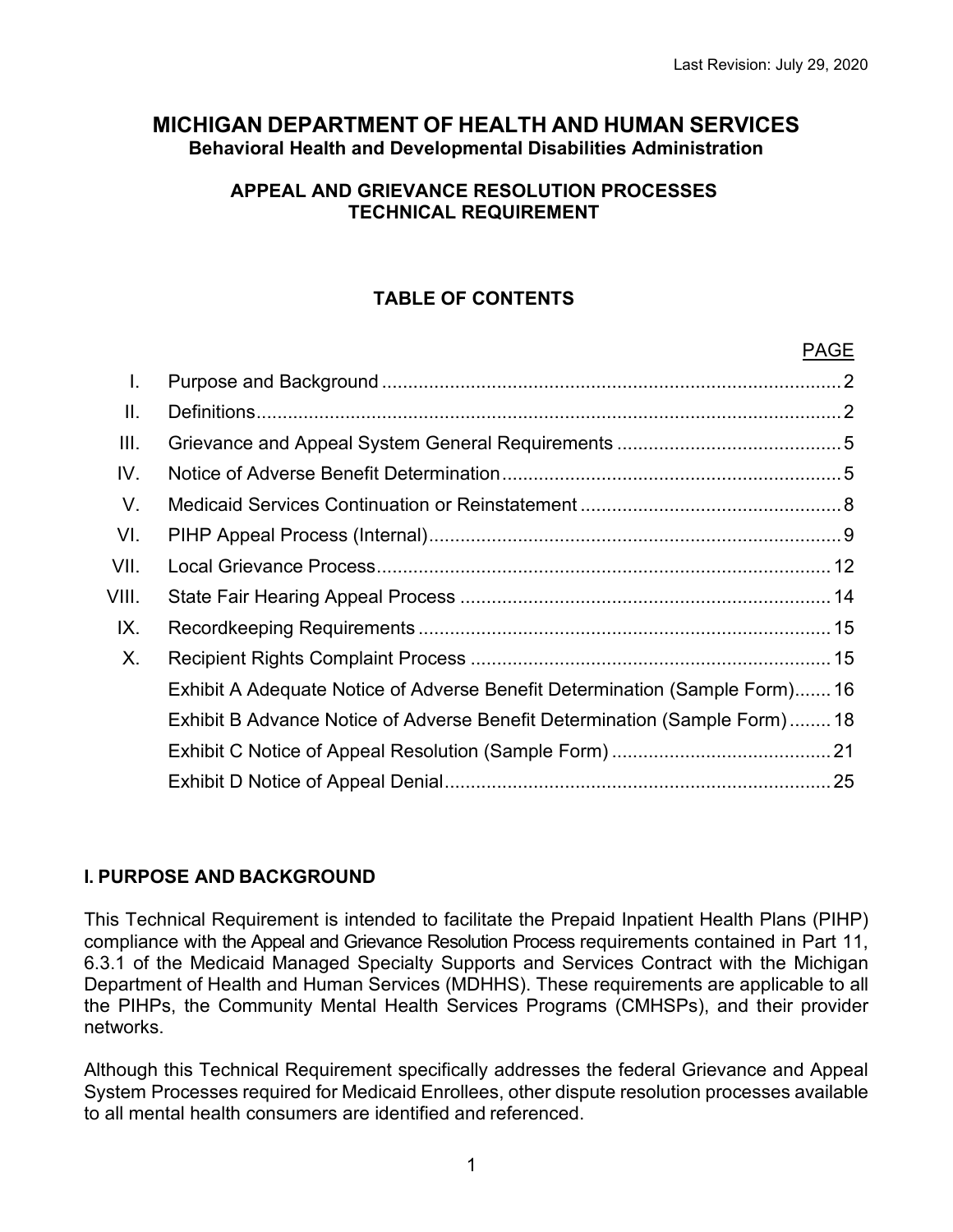Under the Due Process Clause of the U.S. Constitution, Medicaid Enrollees are entitled to "Due Process" whenever their Medicaid benefits are denied, reduced, or terminated. Due Process requires that Enrollees receive: (1) prior written notice of the adverse action; (2) a fair hearing before an impartial decision maker; (3) continued benefits pending a final decision; and (4) a timely decision measured from the date the complaint is first made. Nothing about managed care changes these Due Process requirements. The Medicaid Enrollee Appeal and Grievance Resolution Process provides a process to help protect the Medicaid Enrollee Due Process rights.

Consumers of mental health services, who are Medicaid Enrollees eligible for specialty supports and services, have various avenues available to them to resolve disagreements or complaints. There are three processes under authority of the Social Security Act (SSA) and its federal regulations that articulate federal requirements regarding appeals and grievances for Medicaid beneficiaries who participate in managed care:

- State Fair Hearings through authority of 42 CFR 431.200 et seq.
- The PIHP appeals through authority of 42 CFR 438.400 et seq.
- Local grievances through authority of 42 CFR 438.400 et seq.

Medicaid Enrollees, as public mental health consumers, also have rights and dispute resolution protections under authority of the Michigan Mental Health Code (MMHC), Chapters 7,7A, 4, and 4A, including:

- Recipient Rights complaints through authority of the MMHC (MCL 330.1772 et seq.).
- Medical Second Opinion through authority of the MMHC (MCL 330.1705).

## **II. DEFINITIONS**

The following terms and definitions are utilized in this Technical Requirement.

**Adverse Benefit Determination:** A decision that adversely impacts the Medicaid Enrollee's claim for services due to: *(42 CFR 438.400)*

- Denial or limited authorization of a requested service, including determinations based on the type or level of service, requirements for medical necessity, appropriateness, setting, or effectiveness of a covered benefit. *42 CFR 438.400 (b)(1).*
- Reduction, suspension, or termination of a previously authorized service. *42 CFR 438.400(b)(2).*
- Denial, in whole or in part, of payment for a service. *42 CFR 438.400(b)(3).*
- Failure to make a standard Service Authorization decision and provide notice about the decision within **14 calendar days** from the date of receipt of a standard request for service. *42 CFR 438.210(d)(1*).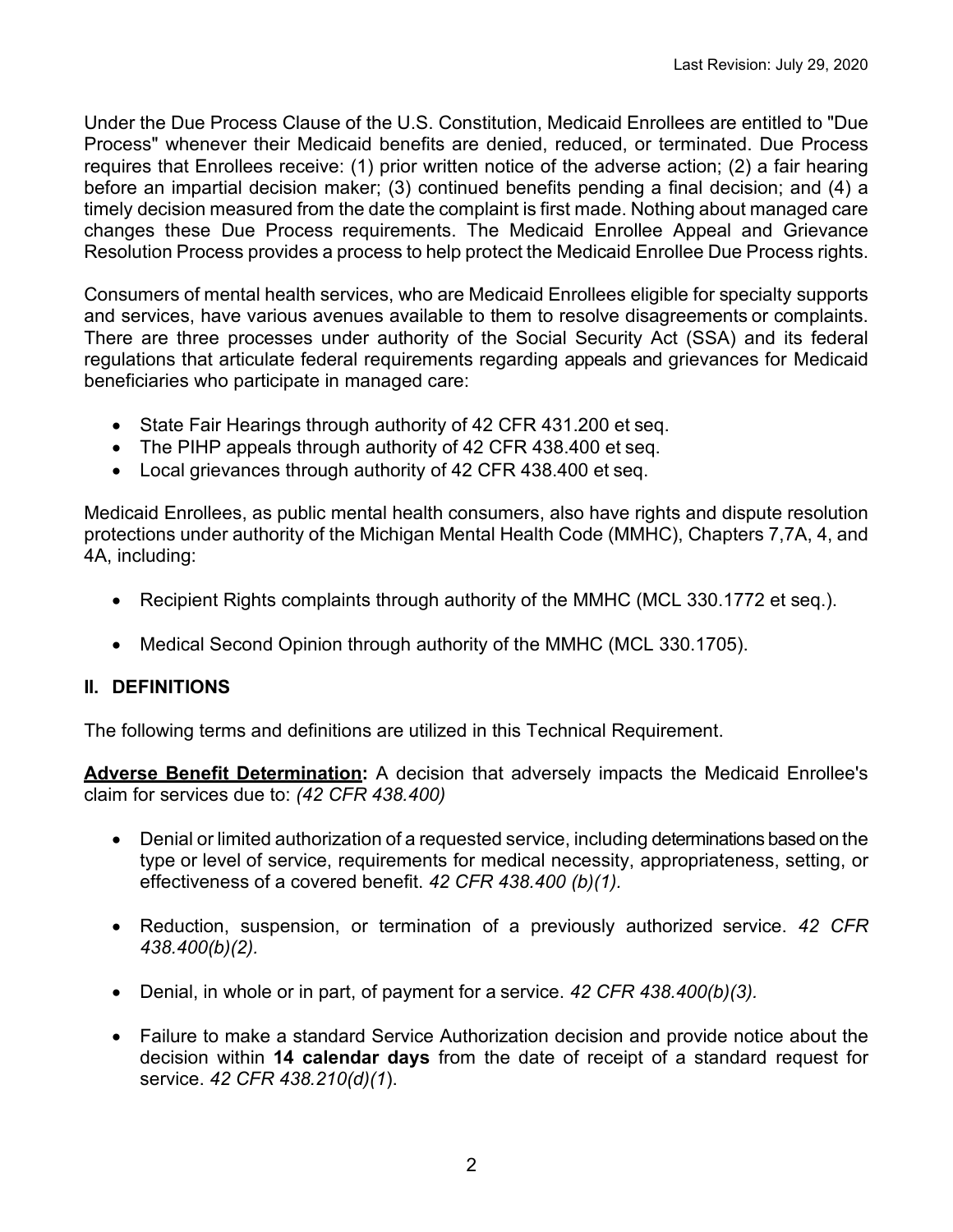- Failure to make an expedited Service Authorization decision within **seventy-two (72) hours** after receipt of a request for expedited Service Authorization. *42 CFR 438.210(d)(2).*
- Failure to provide services within **14 calendar days** of the start date agreed upon during the person-centered planning (PCP) meeting and as authorized by the PIHP. *42 CFR 438.400(b)(4).*
- Failure of the PIHP to resolve standard appeals and provide notice within **30 calendar days** from the date of a request for a standard appeal. *42 CFR 438.400(b)(5); 42 CFR 438.408(b)(2).*
- Failure of the PIHP to resolve expedited appeals and provide notice within **72 hours** from the date of a request for an expedited appeal. *42 CFR 438.400(b)(5); 42 CFR 438.408(b)(3).*
- Failure of the PIHP to resolve grievances and provide notice within **90 calendar days** of the date of the request. *42 CFR 438.400(b)(5); 42 CFR 438.408(b)(1).*
- For a resident of a rural [area](https://www.law.cornell.edu/definitions/index.php?width=840&height=800&iframe=true&def_id=d6b2c937e28f2e067f124bda4cfe0eb9&term_occur=1&term_src=Title:42:Chapter:IV:Subchapter:C:Part:438:Subpart:F:438.400) with only one Managed Care Organization [\(MCO\)](https://www.law.cornell.edu/definitions/index.php?width=840&height=800&iframe=true&def_id=1daf12b5f60f2d316a82cf2b0c33d729&term_occur=3&term_src=Title:42:Chapter:IV:Subchapter:C:Part:438:Subpart:F:438.400), the denial of the [Enrollee'](https://www.law.cornell.edu/definitions/index.php?width=840&height=800&iframe=true&def_id=05539ddefc2d256d3e81e2d4e6e7c852&term_occur=1&term_src=Title:42:Chapter:IV:Subchapter:C:Part:438:Subpart:F:438.400)s request to exercise his/her right, under *[§ 438.52\(b\)\(2\)\(ii\)](https://www.law.cornell.edu/cfr/text/42/438.52#b_2_ii)*, and to obtain services outside the [network.](https://www.law.cornell.edu/definitions/index.php?width=840&height=800&iframe=true&def_id=80360f4a6529994d1999c43b2ca9249f&term_occur=1&term_src=Title:42:Chapter:IV:Subchapter:C:Part:438:Subpart:F:438.400) *42 CFR 438.400(b)(6).*
- Denial of the Enrollee's request to dispute a financial liability, including cost-sharing, copayments, premiums, deductibles, coinsurance, and other Enrollee financial responsibility. *42 CFR 438.400(b)(7).*

**Adequate Notice of Adverse Benefit Determination:** Written statement advising the Enrollee of a decision to deny or limit authorization of Medicaid services requested, which notice must be provided to the Medicaid Enrollee on the same date the Adverse Benefit Determination takes effect. *42 CFR 438.404(c)(2).*

**Advance Notice of Adverse Benefit Determination:** Written statement advising the Enrollee of a decision to reduce, suspend, or terminate Medicaid services currently provided, which notice must be provided to the Medicaid Enrollee at least **10 calendar days prior** to the proposed date the Adverse Benefit Determination takes effect. *42 CFR 438.404(c)(1); 42 CFR 431.211*.

**Appeal:** A review at the local level by the PIHP of an Adverse Benefit Determination, as defined above. *42 CFR 438.400*.

**Authorization of Services:** The processing of requests for initial and continuing services delivery. *42 CFR 438.210(b).*

**Consumer:** Broad, inclusive reference to an individual requesting or receiving mental health services delivered and/or managed by the PIHP, including Medicaid beneficiaries, and all other recipients of the PIHP and/or the CMHSP services.

**Enrollee:** A Medicaid beneficiary who is currently enrolled in an MCO, PIHP, Prepaid Ambulatory Health Plan (PAHP), Primary Care Case Manager (PCCM), or Primary Care Case Management (PCCM) Entity in a managed care program. *42 CFR 438.2*.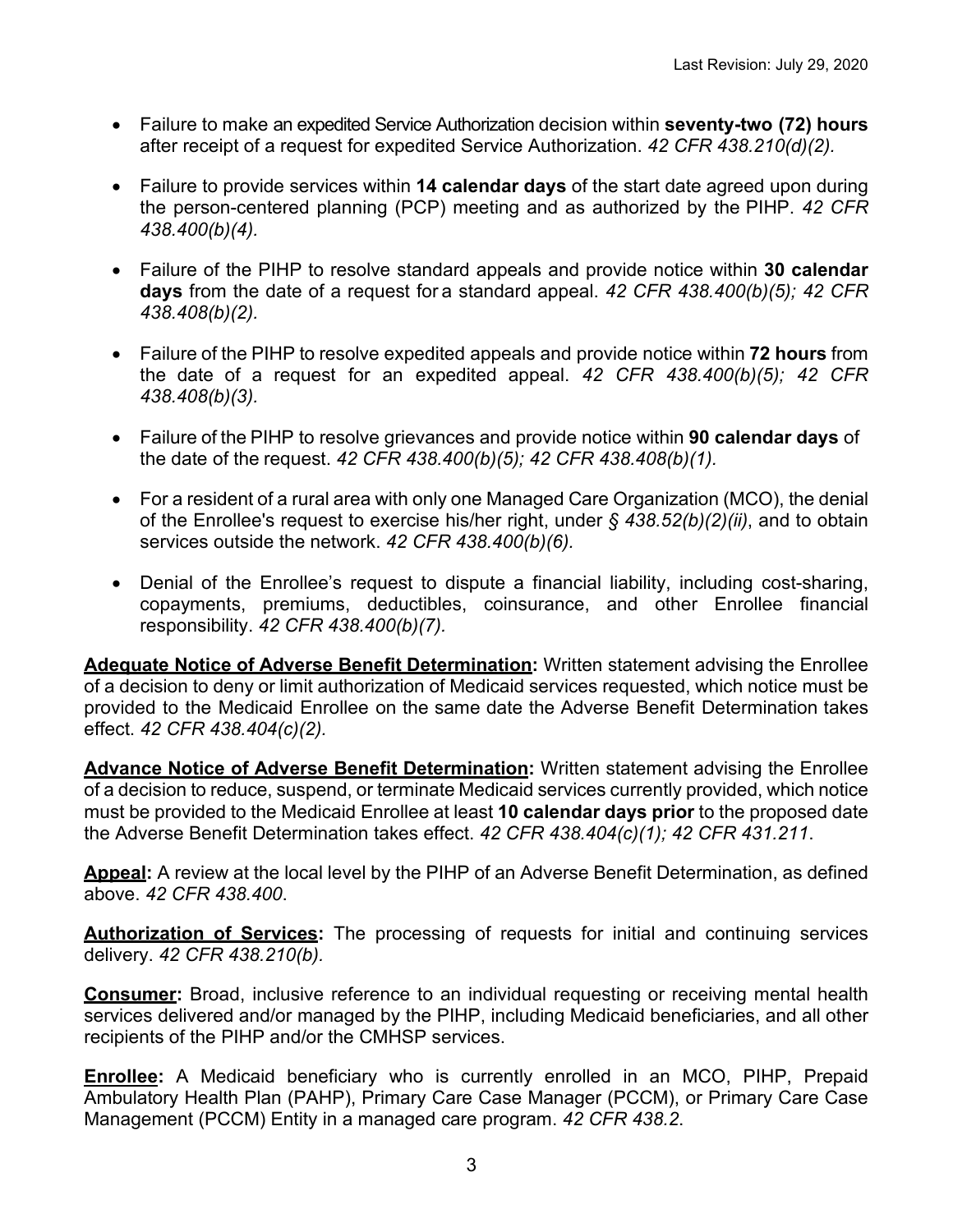**Expedited Appeal:** The expeditious review of an Adverse Benefit Determination, requested by the Enrollee or the Enrollee's provider, when the appropriate party determines that taking the time for a standard resolution could seriously jeopardize the [Enrollee's](https://www.law.cornell.edu/definitions/index.php?width=840&height=800&iframe=true&def_id=05539ddefc2d256d3e81e2d4e6e7c852&term_occur=3&term_src=Title:42:Chapter:IV:Subchapter:C:Part:438:Subpart:F:438.410) life, physical, or mental health, or ability to attain, maintain, or regain maximum function. If the Enrollee requests the expedited review, the PIHP determines if the request is warranted. If the Enrollee's provider makes the request, or supports the Enrollee's request, the PIHP must grant the request. *42 CFR 438.410(a).*

**Grievance:** The Enrollee's expression of dissatisfaction about the PIHP and/or the CMHSP services issues, other than an Adverse Benefit Determination. Possible subjects for grievances include, but are not limited to, quality of care or services provided, aspects of interpersonal relationships between a service provider and the Enrollee, failure to respect the Enrollee's rights regardless of whether remedial action is requested, or the Enrollee's dispute regarding an extension of time proposed by the PIHP to make a service authorized decision. *42 CFR 438.400*.

**Grievance Process:** Impartial local level review of the Enrollee's Grievance.

**Grievance and Appeal System:** The processes the [PIHP](https://www.law.cornell.edu/definitions/index.php?width=840&height=800&iframe=true&def_id=04b13365cdf0c37f21582e1c74c6bf02&term_occur=5&term_src=Title:42:Chapter:IV:Subchapter:C:Part:438:Subpart:F:438.400) implements to handle [Appeals](https://www.law.cornell.edu/definitions/index.php?width=840&height=800&iframe=true&def_id=7bc2fd55f34646d2019b9fd8fad3703c&term_occur=1&term_src=Title:42:Chapter:IV:Subchapter:C:Part:438:Subpart:F:438.400) of Adverse Benefit Determinations and Grievances, as well as the processes to collect and track information about them. *42 CFR 438.400*.

**Medicaid Services:** Services provided to the Enrollee under the authority of the Medicaid State Plan, 1915(c) Habilitation Supports Waiver, and/or Section 1915(b)(3) of the Social Security Act (SSA).

**Notice of Resolution:** Written statement of the PIHP of the resolution of an Appeal or Grievance, which must be provided to the Enrollee as described in *42 CFR 438.408*.

**Recipient Rights Complaint:** Written or verbal statement by the Enrollee, or anyone acting on behalf of the Enrollee, alleging a violation of a Michigan Mental Health Code protected right cited in Chapter 7, which is resolved through the processes established in Chapter 7A.

**Service Authorization:** The PIHP processing of requests for initial and continuing authorization of services, either approving or denying as requested, or authorizing in an amount, duration, or scope less than requested, all as required under applicable law, including but not limited to *42 CFR 438.210.*

**State Fair Hearing:** Impartial state-level review of the Medicaid Enrollee's appeal of an Adverse Benefit Determination presided over by a MDHHS Administrative Law Judge. Also referred to as an "Administrative Hearing". The State Fair Hearing Process is set forth in detail in Subpart E of 42 CFR Part 431.

# **III. GRIEVANCE AND APPEAL SYSTEM GENERAL REQUIREMENTS**

Federal regulation *(42 CFR 438.228)* requires the State to ensure through its contracts with the PIHPs, that the PIHP has a Grievance and Appeal System in place for the Enrollees that complies with Subpart F of Part 438.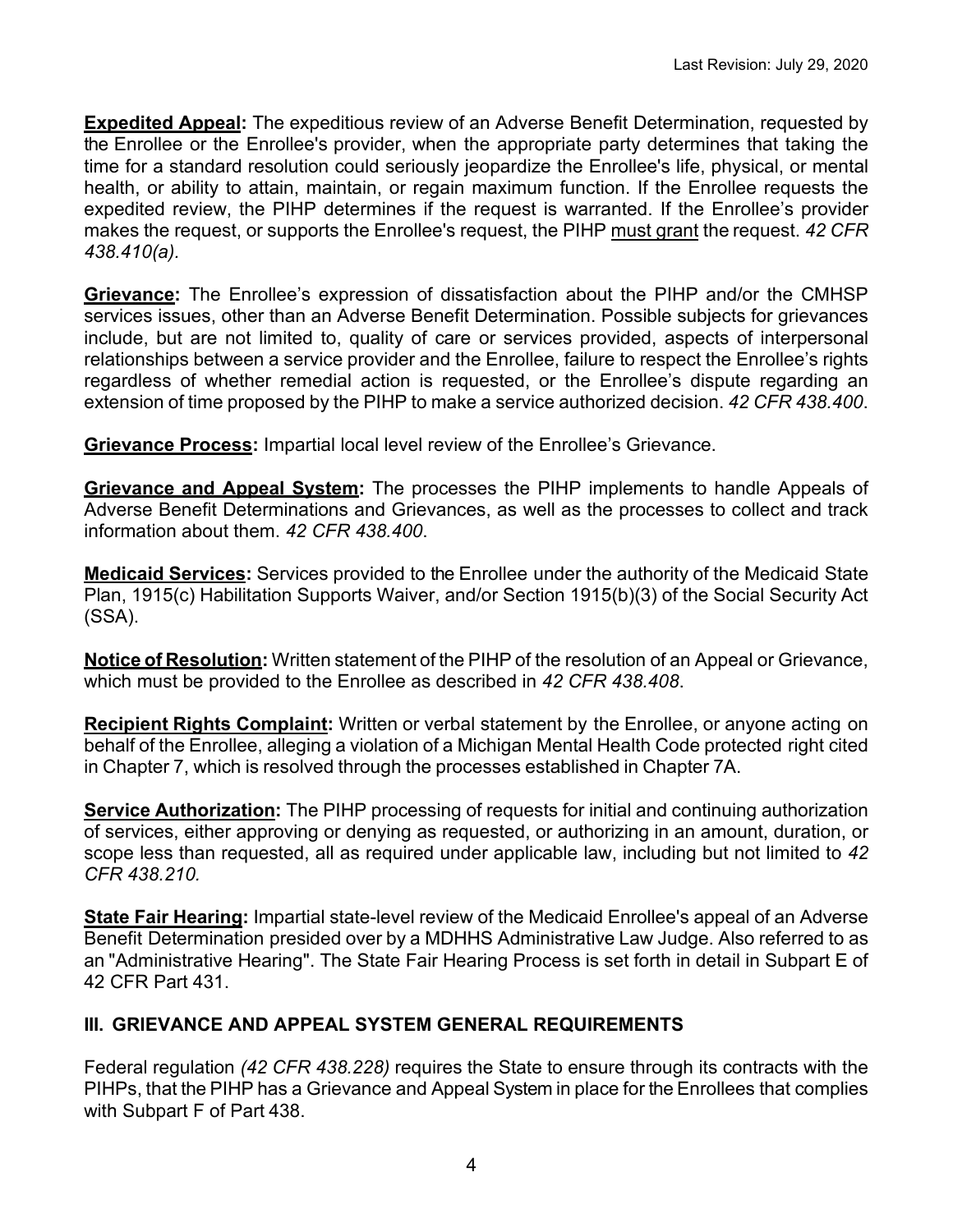The Grievance and Appeal System must provide Enrollees:

- An Appeal process (one level only) which enables Enrollees to challenge Adverse Benefit Determinations made by the PIHP or its agents.
- A Grievance process.
- The right to concurrently file an Appeal of an Adverse Benefit Determination and a Grievance regarding other services complaints.
- Access to the State Fair Hearing process to further appeal an Adverse Benefit Determination, after receiving notice that the Adverse Benefit Determination has been upheld by the PIHP level Appeal.
- Information that if the PIHP fails to adhere to notice and timing requirements as outlined in the PHIP Appeal process, the Enrollee is deemed to have exhausted the PIHPs Appeal process. The Enrollee may initiate a State Fair Hearing.
- The right to request and have Medicaid covered benefits continued while the PIHP Appeal and/or the State Fair Hearing is pending.
- With the written consent from the Enrollee, the right to have a provider or other authorized representative acting on the Enrollee's behalf file an Appeal or Grievance to the PIHP or request a State Fair Hearing. The provider may file a Grievance or request a State Fair Hearing on behalf of the Enrollee since the State permits the provider to act as the Enrollee's authorized representative in doing so. Punitive action may not be taken by the PIHP against a provider who acts on the Enrollee's behalf with the Enrollee's written consent to do so.

## **IV. NOTICE OF ADVERSE BENEFIT DETERMINATION**

The PIHP is required to provide timely and "adequate" notice of any Adverse Benefit Determination. *42 CFR 438.404(a)*.

- A. Content & Format: The notice of Adverse Benefit Determination must meet the following requirements: *(42 CFR 438.404(a)-(b))*
	- 1. The Enrollee notice must be in writing and must meet the requirements of 42 CFR 438.10 (i.e., "…manner and format that may be easily understood and is [readily](https://www.law.cornell.edu/definitions/index.php?width=840&height=800&iframe=true&def_id=1eaade7c559b87a22cb8e9f60d78165a&term_occur=1&term_src=Title:42:Chapter:IV:Subchapter:C:Part:438:Subpart:A:438.10)  [accessible](https://www.law.cornell.edu/definitions/index.php?width=840&height=800&iframe=true&def_id=1eaade7c559b87a22cb8e9f60d78165a&term_occur=1&term_src=Title:42:Chapter:IV:Subchapter:C:Part:438:Subpart:A:438.10) by such Enrollees and [potential Enrollees"](https://www.law.cornell.edu/definitions/index.php?width=840&height=800&iframe=true&def_id=fa40dc6b10a33ea7e048b595be894a56&term_occur=4&term_src=Title:42:Chapter:IV:Subchapter:C:Part:438:Subpart:A:438.10) and meets the needs of those with limited English proficiency and/or limited reading proficiency).
	- 2. Notification that *42 CFR 440.230(d)* provides the basic legal authority for an agency to place appropriate limits on a service based on such criteria as medical necessity or on utilization control procedures.
	- 3. Description of Adverse Benefit Determination.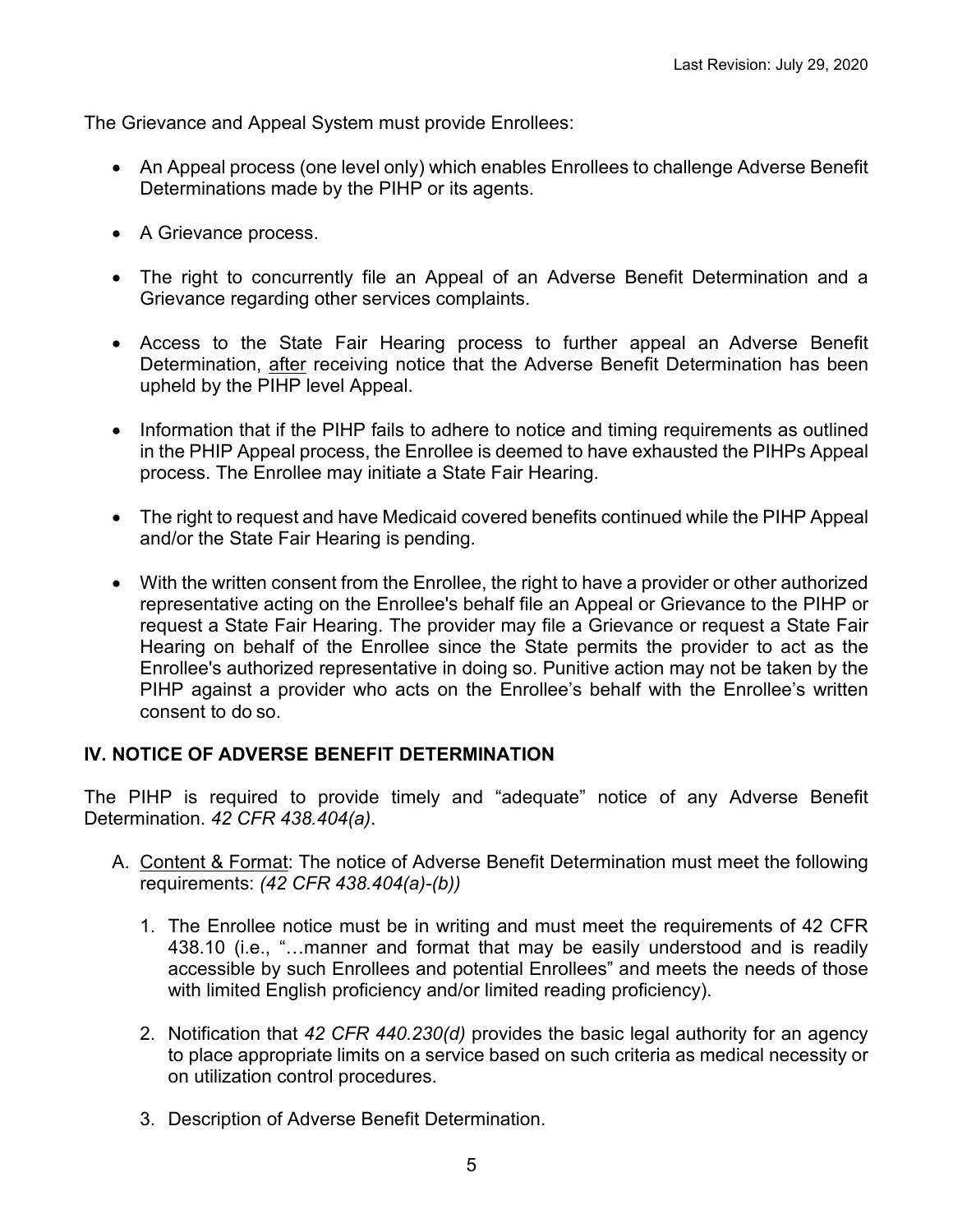- 4. The reason(s) for the Adverse Benefit Determination and policy/authority relied upon in making the determination.
- 5. Notification of the right of the Enrollee to be provided upon request and free of charge, reasonable access to and copies of all documents, records, and other information relevant to the Enrollee's Adverse Benefit Determination (including medical necessity criteria, any processes, strategies, or evidentiary standards used in setting coverage limits).
- 6. Notification of the Enrollee's right to request an Appeal, including information on exhausting the PIHPs Appeal process, and the right to request a State Fair Hearing thereafter.
- 7. Description of the circumstances under which an Appeal can be expedited, and how to request an expedited Appeal.
- 8. Notification of the Enrollee's right to have benefits continued pending resolution of the Appeal, instructions on how to request benefit continuation, and a description of the circumstances (consistent with State policy) under which the Enrollee may be required to pay the costs of the continued services (only required when providing "Advance Notice of Adverse Benefit Determination").
- 9. Description of the procedures that the Enrollee is required to follow to exercise any of these rights.
- 10.An explanation that the Enrollee may represent himself/herself or use legal counsel, a relative, a friend, or other spokesman.
- B. Timing of Notice: *(42 CFR 438.404(c))*
	- 1. Adequate Notice of Adverse Benefit Determination:
		- a. For a denial of payment for services requested (not currently provided), notice must be provided to the Enrollee at the time of the action affecting the claim. *42 CFR 438.404(c)(2)*
		- b. For a Service Authorization decision that denies or limits services, notice must be provided to the Enrollee within **14 calendar days** following receipt of the request for service for standard authorization decisions, or within **72 hours** after receipt of a request for an expedited authorization decision. *42 CFR 438.210(d)(1)-(2); 42 CFR 438.404(c)(3)&(6)*
		- c. For Service Authorization Decisions not reached within **14 calendar days** for standard request, or **72 hours** for an expedited request, (which constitutes a denial and is thus an adverse benefit determination), on the date that the timeframes expire. *42 CFR 438.404(c)(5)*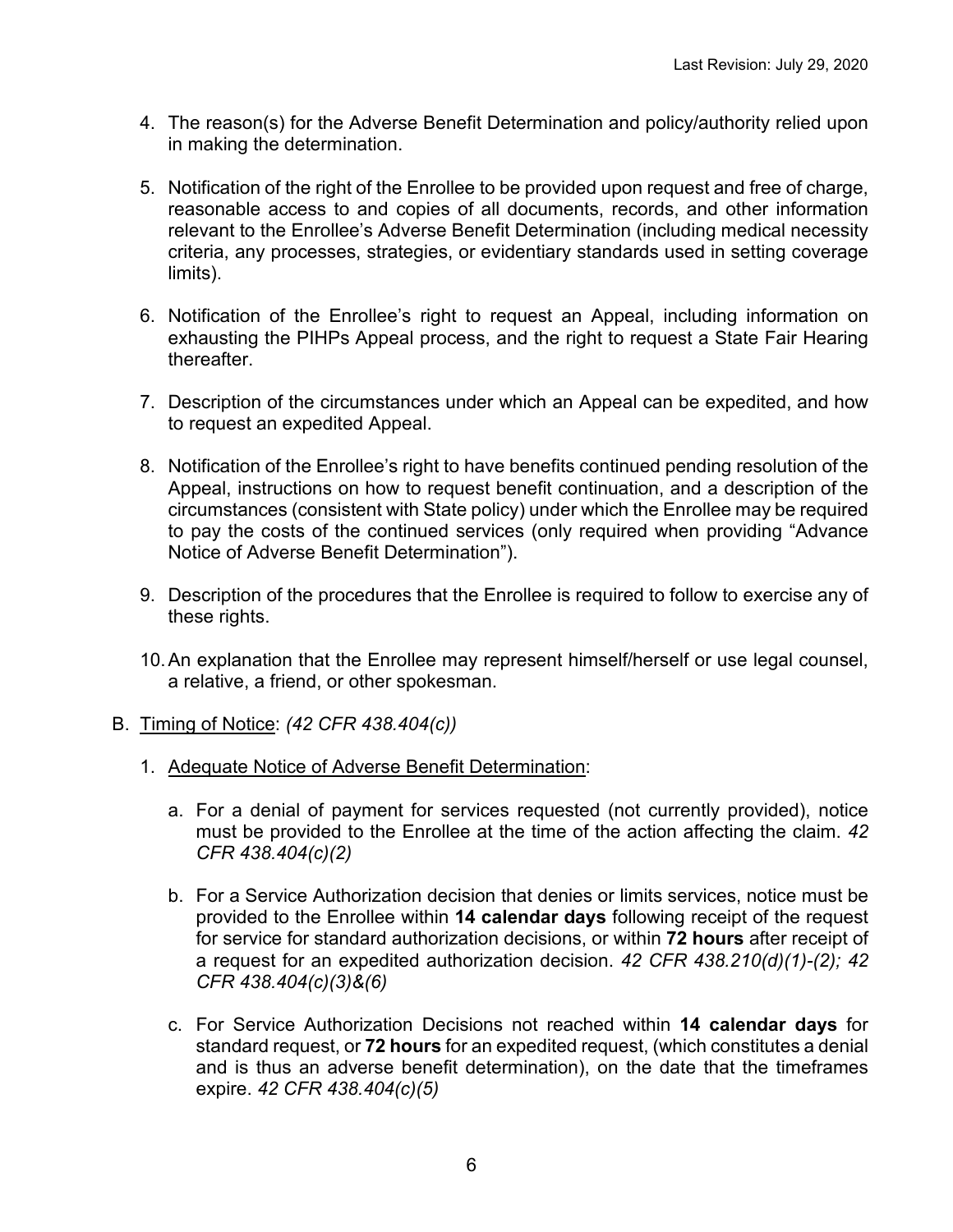NOTE: the PIHP may be able to extend the standard (**14 calendar day**) or expedited (**72 hour**) Service Authorization timeframes for up to **an additional 14 calendar days** if either the Enrollee requests the extension, or if the PIHP can show that there is a need for additional information and the extension is in the Enrollee's best interest *[\(42 CFR 438.210\(d\)\(1\)\(ii\)\)](https://www.law.cornell.edu/cfr/text/42/438.210#d_1_ii).* If the PIHP extends the time **NOT** at the request of the Enrollee, the PIHP must: (i.) make reasonable efforts to give the Enrollee prompt oral notice of the delay; (ii.) within **2 calendar days**, provide the [Enrollee](https://www.law.cornell.edu/definitions/index.php?width=840&height=800&iframe=true&def_id=05539ddefc2d256d3e81e2d4e6e7c852&term_occur=7&term_src=Title:42:Chapter:IV:Subchapter:C:Part:438:Subpart:F:438.404) written [notice](https://www.law.cornell.edu/definitions/index.php?width=840&height=800&iframe=true&def_id=056aed00403d12615cf8673ac47ed44e&term_occur=5&term_src=Title:42:Chapter:IV:Subchapter:C:Part:438:Subpart:F:438.404) of the reason for the decision to extend the timeframe and inform the [Enrollee](https://www.law.cornell.edu/definitions/index.php?width=840&height=800&iframe=true&def_id=05539ddefc2d256d3e81e2d4e6e7c852&term_occur=8&term_src=Title:42:Chapter:IV:Subchapter:C:Part:438:Subpart:F:438.404) of the right to file a [Grievance](https://www.law.cornell.edu/definitions/index.php?width=840&height=800&iframe=true&def_id=3b0a2e73ccb28af32d7e4b1502dd72aa&term_occur=1&term_src=Title:42:Chapter:IV:Subchapter:C:Part:438:Subpart:F:438.404) if he/she disagrees with that decision; and (iii.) issue and carry out its determination as expeditiously as the [Enrollee'](https://www.law.cornell.edu/definitions/index.php?width=840&height=800&iframe=true&def_id=05539ddefc2d256d3e81e2d4e6e7c852&term_occur=9&term_src=Title:42:Chapter:IV:Subchapter:C:Part:438:Subpart:F:438.404)s health condition requires and no later than the date the extension expires. *42 CFR 438.404(c)(4)*

- 2. Advance Notice of Adverse Benefit Determination:
	- a. Required for reductions, suspensions, or terminations of previously authorized/currently provided Medicaid Services.
	- b. Must be provided to the Enrollee at least **10 calendar days** prior to the proposed effective date. *42 CFR 438.404(c)(1); 42 CFR 431.211.*
	- c. Limited Exceptions: The PIHP may mail an adequate notice of action not later than the date of action to terminate, suspend, or reduce previously authorized services, **IF:** *(42 CFR 431.213; 42 CFR 431.214)*
		- i. The PIHP has verified information confirming the death of the Enrollee.
		- ii. The PIHP receives a clear and written statement signed by the Enrollee that he/she no longer wishes services, or that gives information that requires termination or reduction of services, and indicates the Enrollee understands this must be the result of supplying that information.
		- iii. The Enrollee has been admitted to an institution where he/she is ineligible under the plan for further services.
		- iv. The Enrollee's whereabouts are unknown, and the post office returns [agency](https://www.law.cornell.edu/definitions/index.php?width=840&height=800&iframe=true&def_id=bd51e09ddebcb96c4bc06cab4f0f5067&term_occur=4&term_src=Title:42:Chapter:IV:Subchapter:C:Part:431:Subpart:E:Subjgrp:11:431.213) mail directed to him/her indicating no forwarding address.
		- v. The PIHP establishes that the Enrollee has been accepted for [Medicaid](https://www.law.cornell.edu/definitions/index.php?width=840&height=800&iframe=true&def_id=0e504496534ec33a1f9a4f95c7a8fa57&term_occur=1&term_src=Title:42:Chapter:IV:Subchapter:C:Part:431:Subpart:E:Subjgrp:11:431.213) services by another local jurisdiction, State, territory, or commonwealth.
		- vi. A change in the level of medical care is prescribed by the Enrollee's physician.
		- vii. The [notice](https://www.law.cornell.edu/definitions/index.php?width=840&height=800&iframe=true&def_id=4562f09c7e98b4e9a32adb7fdc2cd0a1&term_occur=3&term_src=Title:42:Chapter:IV:Subchapter:C:Part:431:Subpart:E:Subjgrp:11:431.213) involves an [adverse determination](https://www.law.cornell.edu/definitions/index.php?width=840&height=800&iframe=true&def_id=f484acf99811d23f7b2f5e7ff8f4fd42&term_occur=1&term_src=Title:42:Chapter:IV:Subchapter:C:Part:431:Subpart:E:Subjgrp:11:431.213) made with regard to the preadmission screening requirements of section 1919(e)(7) of the S[SA.](https://www.law.cornell.edu/definitions/index.php?width=840&height=800&iframe=true&def_id=3d07eea841654df2266f7a9fd3632f4c&term_occur=1&term_src=Title:42:Chapter:IV:Subchapter:C:Part:431:Subpart:E:Subjgrp:11:431.213)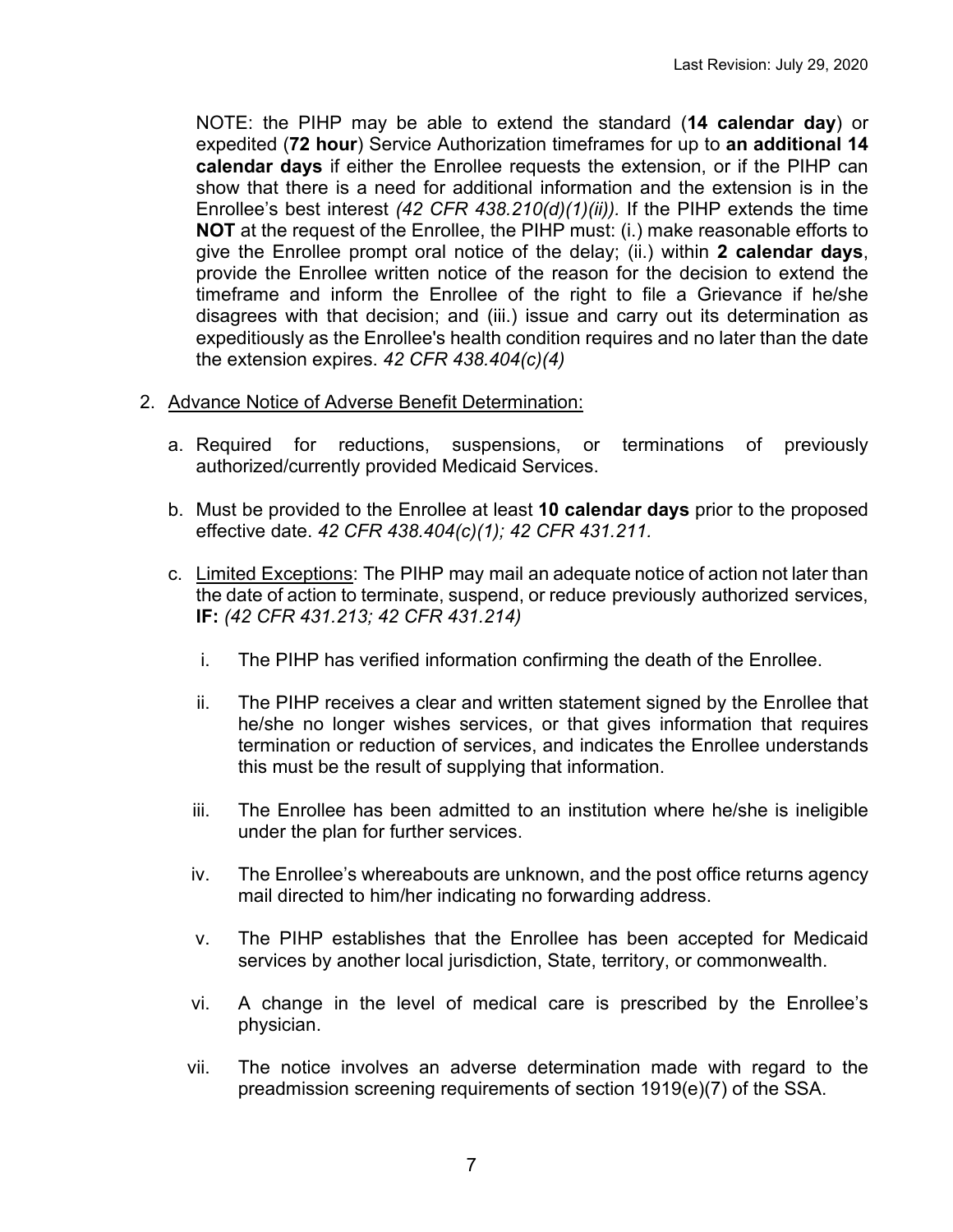- viii. The [date of action](https://www.law.cornell.edu/definitions/index.php?width=840&height=800&iframe=true&def_id=908f811b50e60a8b61326cdfbfbee940&term_occur=2&term_src=Title:42:Chapter:IV:Subchapter:C:Part:431:Subpart:E:Subjgrp:11:431.213) will occur in less than **10 calendar [days](https://www.law.cornell.edu/definitions/index.php?width=840&height=800&iframe=true&def_id=22279f24e7d9fe484dd3e6548a3773e4&term_occur=1&term_src=Title:42:Chapter:IV:Subchapter:C:Part:431:Subpart:E:Subjgrp:11:431.213)**.
- ix. The PIHP has facts (preferably verified through secondary sources) indicating that [action](https://www.law.cornell.edu/definitions/index.php?width=840&height=800&iframe=true&def_id=afb09e5aeb6917b775ad61a5557c1406&term_occur=1&term_src=Title:42:Chapter:IV:Subchapter:C:Part:431:Subpart:E:Subjgrp:11:431.214) should be taken because of probable fraud by the Enrollee (in this case, the PIHP may shorten the period of advance [notice](https://www.law.cornell.edu/definitions/index.php?width=840&height=800&iframe=true&def_id=4562f09c7e98b4e9a32adb7fdc2cd0a1&term_occur=2&term_src=Title:42:Chapter:IV:Subchapter:C:Part:431:Subpart:E:Subjgrp:11:431.214) to **5 calendar [days](https://www.law.cornell.edu/definitions/index.php?width=840&height=800&iframe=true&def_id=22279f24e7d9fe484dd3e6548a3773e4&term_occur=1&term_src=Title:42:Chapter:IV:Subchapter:C:Part:431:Subpart:E:Subjgrp:11:431.214)** before the [date of action\)](https://www.law.cornell.edu/definitions/index.php?width=840&height=800&iframe=true&def_id=908f811b50e60a8b61326cdfbfbee940&term_occur=1&term_src=Title:42:Chapter:IV:Subchapter:C:Part:431:Subpart:E:Subjgrp:11:431.214).

### C. Required Recipients of Notice of Adverse Benefit Determination:

- 1. The Enrollee must be provided written notice. *42 CFR 438.404(a); 42 CFR 438.210(c).*
- 2. The requesting provider must be provided notice of any decision by the PIHP to deny a Service Authorization request or to authorize a service in an amount, duration, or scope that is less than requested. Notice to the provider does **NOT** need to be in writing. *42 CFR 438.210(c).*
- 3. If the utilization review function is not performed within an identified organization, program, or unit (access centers, prior authorization unit, or continued stay units), any decision to deny, suspend, reduce, or terminate a service occurring outside of the PCP process still constitutes an adverse benefit determination and requires a written notice of action.

## **V. MEDICAID SERVICES CONTINUATION OR REINSTATEMENT**

- A. If an Appeal involves the termination, suspension, or reduction of previously authorized services that were ordered by an authorized provider, the PIHP **MUST** continue the Enrollee's benefits if all the following occur: *42 CFR 438.420*
	- 1. The Enrollee files the request for Appeal timely (within **60 calendar days** from the date on the Adverse Benefit Determination Notice); *42 CFR 438.402(c)(2)(ii)*
	- 2. The Enrollee files the request for continuation of benefits timely (on or before the latter of (i.) **10 calendar days** from the date of the notice of Adverse Benefit Determination, or (ii.) the intended effective date of the proposed Adverse Benefit Determination). *42 CFR 438.420(a)*; and
	- 3. The period covered by the original authorization has not expired.
- B. Duration of Continued or Reinstated Benefits *(42 CFR 438.420(c)*). If the PIHP continues or reinstates the Enrollee's benefits, at the Enrollee's request, while the Appeal or State Fair Hearing is pending, the PIHP must continue the benefits until one of following occurs:
	- 1. The [Enrollee](https://www.law.cornell.edu/definitions/index.php?width=840&height=800&iframe=true&def_id=05539ddefc2d256d3e81e2d4e6e7c852&term_occur=6&term_src=Title:42:Chapter:IV:Subchapter:C:Part:438:Subpart:F:438.420) withdraws the [Appeal](https://www.law.cornell.edu/definitions/index.php?width=840&height=800&iframe=true&def_id=7bc2fd55f34646d2019b9fd8fad3703c&term_occur=5&term_src=Title:42:Chapter:IV:Subchapter:C:Part:438:Subpart:F:438.420) or request for [State](https://www.law.cornell.edu/definitions/index.php?width=840&height=800&iframe=true&def_id=00d98f9e39c6bc2b1389fcc385bfaeca&term_occur=3&term_src=Title:42:Chapter:IV:Subchapter:C:Part:438:Subpart:F:438.420) Fair Hearing;
	- 2. The Enrollee fails to request a State Fair Hearing and continuation of benefits within **10 calendar days** after the PIHP sends the Enrollee notice of an adverse resolution to the Enrollee's Appeal;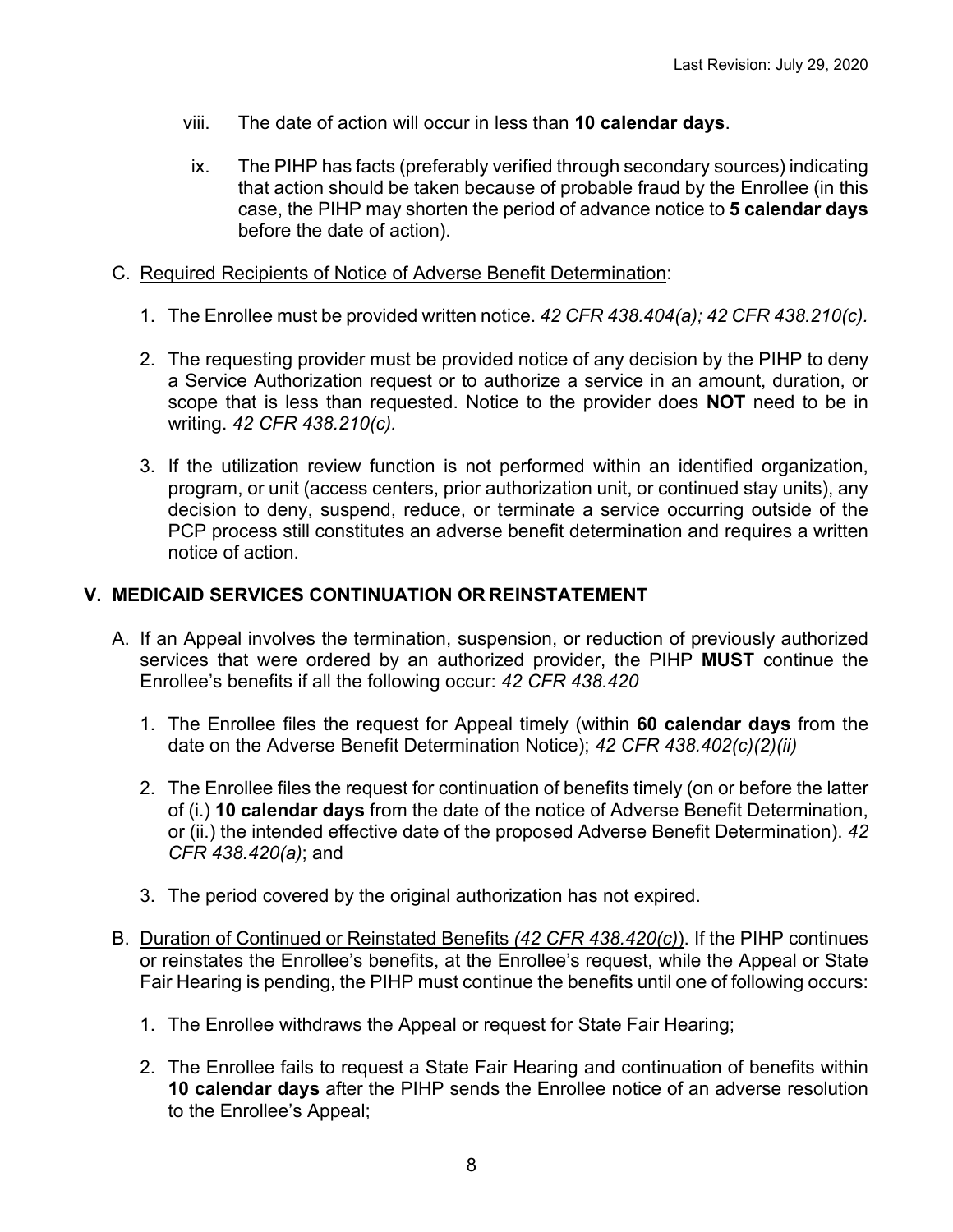- 3. A State Fair Hearing office issues a decision adverse to the [Enrollee.](https://www.law.cornell.edu/definitions/index.php?width=840&height=800&iframe=true&def_id=05539ddefc2d256d3e81e2d4e6e7c852&term_occur=9&term_src=Title:42:Chapter:IV:Subchapter:C:Part:438:Subpart:F:438.420)
- C. If the final resolution of the [Appeal](https://www.law.cornell.edu/definitions/index.php?width=840&height=800&iframe=true&def_id=7bc2fd55f34646d2019b9fd8fad3703c&term_occur=7&term_src=Title:42:Chapter:IV:Subchapter:C:Part:438:Subpart:F:438.420) or [State Fair Hearing](https://www.law.cornell.edu/definitions/index.php?width=840&height=800&iframe=true&def_id=00d98f9e39c6bc2b1389fcc385bfaeca&term_occur=6&term_src=Title:42:Chapter:IV:Subchapter:C:Part:438:Subpart:F:438.420) upholds the [PIHPs](https://www.law.cornell.edu/definitions/index.php?width=840&height=800&iframe=true&def_id=04b13365cdf0c37f21582e1c74c6bf02&term_occur=7&term_src=Title:42:Chapter:IV:Subchapter:C:Part:438:Subpart:F:438.420) Adverse Benefit Determination, the [PIHP](https://www.law.cornell.edu/definitions/index.php?width=840&height=800&iframe=true&def_id=04b13365cdf0c37f21582e1c74c6bf02&term_occur=8&term_src=Title:42:Chapter:IV:Subchapter:C:Part:438:Subpart:F:438.420) may, consistent with the [St](https://www.law.cornell.edu/definitions/index.php?width=840&height=800&iframe=true&def_id=ca92247e53beeed90570e93dd9ef3baa&term_occur=1&term_src=Title:42:Chapter:IV:Subchapter:C:Part:438:Subpart:F:438.420)ate's usual policy on recoveries and as specified in the [PIHPs](https://www.law.cornell.edu/definitions/index.php?width=840&height=800&iframe=true&def_id=04b13365cdf0c37f21582e1c74c6bf02&term_occur=9&term_src=Title:42:Chapter:IV:Subchapter:C:Part:438:Subpart:F:438.420) contract, recover the cost of services furnished to the [Enrollee](https://www.law.cornell.edu/definitions/index.php?width=840&height=800&iframe=true&def_id=05539ddefc2d256d3e81e2d4e6e7c852&term_occur=11&term_src=Title:42:Chapter:IV:Subchapter:C:Part:438:Subpart:F:438.420) while the [Appeal](https://www.law.cornell.edu/definitions/index.php?width=840&height=800&iframe=true&def_id=7bc2fd55f34646d2019b9fd8fad3703c&term_occur=8&term_src=Title:42:Chapter:IV:Subchapter:C:Part:438:Subpart:F:438.420) and [State Fair Hearing](https://www.law.cornell.edu/definitions/index.php?width=840&height=800&iframe=true&def_id=00d98f9e39c6bc2b1389fcc385bfaeca&term_occur=7&term_src=Title:42:Chapter:IV:Subchapter:C:Part:438:Subpart:F:438.420) was pending, to the extent that they were furnished solely because of these requirements. *42 CFR 438.420(d)*
- D. If the Enrollee's services were reduced, terminated, or suspended without an advance notice, the PIHP must reinstate services to the level before the action.
- E. If the PIHP or the State Fair Hearing Administrative Law Judge reverses a decision to deny authorization of services, and the Enrollee received the disputed services while the appeal was pending, the PIHP or the State must pay for those services in accordance with State policy and regulations. *42 CFR 438.424(b)*
- F. If the PIHP or the State Fair Hearing Administrative Law Judge reverses a decision to deny, limit, or delay services that were not furnished while the Appeal was pending, the PIHP must authorize or provide the disputed services promptly and as expeditiously as the Enrollee's health condition requires, but no later than **72 hours** from the date it receives notice reversing the determination. *42 CFR 438.424(a)*

## **VI. PIHP APPEAL PROCESS**

- A. Upon receipt of an adverse benefit determination notification, federal regulations 42 CFR 400 et seq. provides the Enrollee the right to Appeal the determination through an internal review by the PIHP. Each PIHP may only have one level of Appeal. The Enrollee may request an internal review by the PIHP, which is the first of two Appeal levels, under the following conditions:
	- 1. The Enrollee has **60 calendar days** from the date of the notice of Adverse Benefit Determination to request an Appeal. *42 CFR 438.402(c)(2)(ii)*
	- 2. The Enrollee may request an Appeal either orally or in writing. Unless the Enrollee requests an expedited resolution, an oral request for Appeal must be followed by a written, signed request for Appeal. *42 CFR 438.402(c)(3)(ii)*

NOTE: Oral inquiries seeking to Appeal an Adverse Benefit Determination are treated as Appeals (to establish the earliest possible filing date for the Appeal). *42 CFR 438.406(b)(3)*

3. In the circumstances described above under the Section entitled "Continuation of Benefits," the PIHP will be required to continue/reinstate Medicaid Services until one of the events described in that section occurs.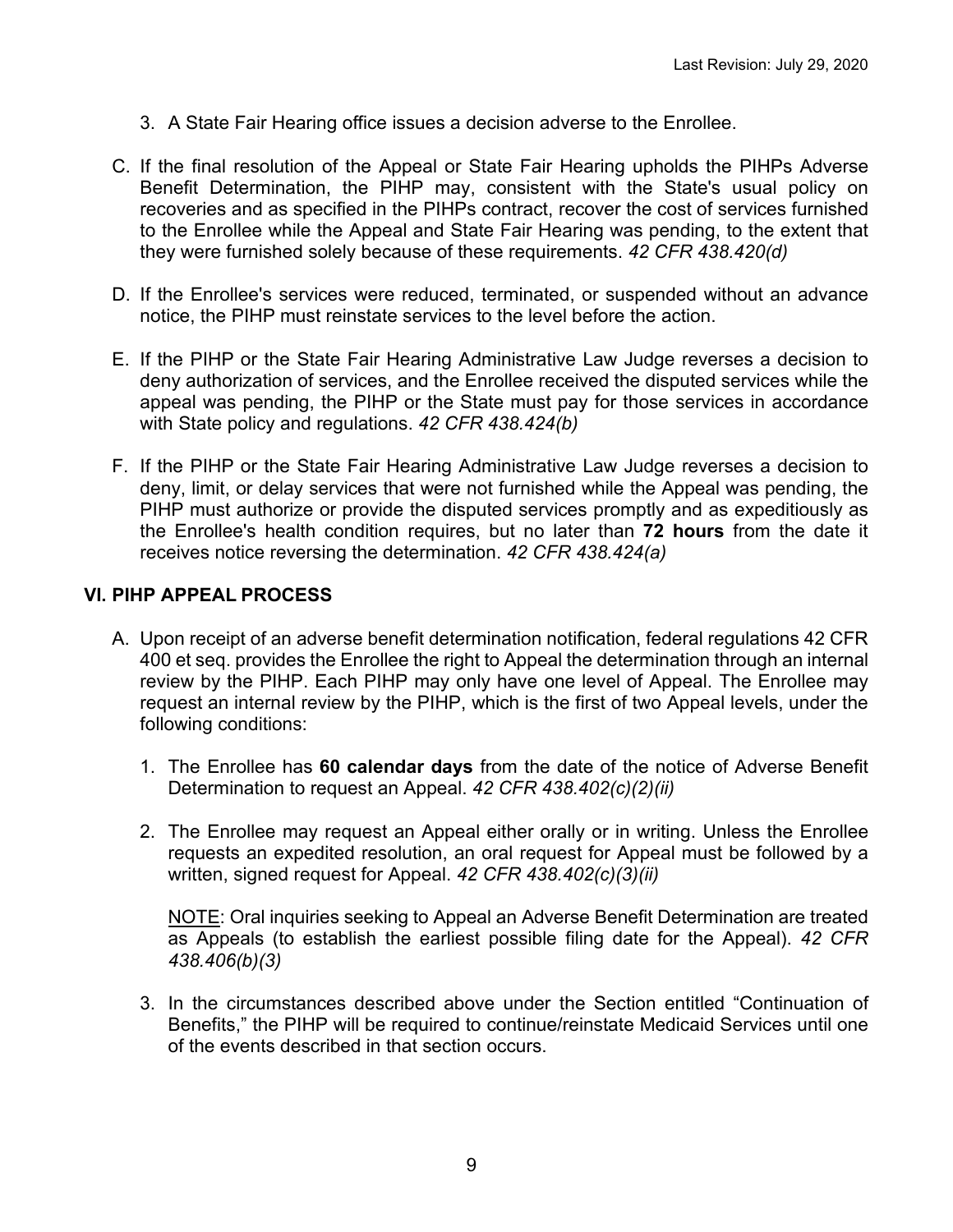- B. PIHP Responsibilities when the Enrollee Requests an Appeal:
	- 1. Provide the Enrollee reasonable assistance to complete forms and take other procedural steps. This includes, but is not limited to, auxiliary aids and services, upon request, such as providing interpreter services and toll-free numbers that have adequate TTY/TTD and interpreter capability. *42 CFR 438.406(a)*
	- 2. Acknowledge receipt of each Appeal. *42 CFR 438.406(b)(1)*
	- 3. Maintain a record of Appeals for review by the State as part of its quality strategy*. 42 CFR 438.416*
	- 4. Ensure that the individual(s) who make the decisions on Appeals: *42* CFR 438.406(b)(2)
		- a. Were not involved in any previous level of review or decision-making, nor a subordinate of any such individual;
		- b. When deciding an Appeal that involves either (i.) clinical issues, or (ii.) a denial based on lack of medical necessity, are individual(s) who have the appropriate clinical expertise, as determined by the State, in treating the Enrollee's condition or disease; and
		- c. Consider all comments, documents, records, and other information submitted by the Enrollee or their representative without regard to whether such information was submitted or considered in the initial Adverse Benefit Determination.
	- 5. Provide the Enrollee a reasonable opportunity to present evidence, testimony, and allegations of fact or law, in person and in writing, and inform the Enrollee of the limited time available for this sufficiently in advance of the resolution timeframe for Appeals; *42 CFR 438.406(b)(4)*
	- 6. Provide the Enrollee and his/her representative the Enrollee's case file, including medical records and any other documents or records considered, relied upon, or generated by or at the direction of the PIHP, in connection with the Appeal of the Adverse Benefit Determination. This information must be provided free of charge and sufficiently in advance of the resolution timeframe for Appeals. *42 CFR 438.406(b)(5)*
	- 7. Provide opportunity to include as parties to the Appeal the Enrollee and his/her representative or the legal representative of a deceased Enrollee's estate; *42 CFR 438.406(b)(6*)
	- 8. Provide the Enrollee with information regarding the right to request a State Fair Hearing and the process to be used to request one.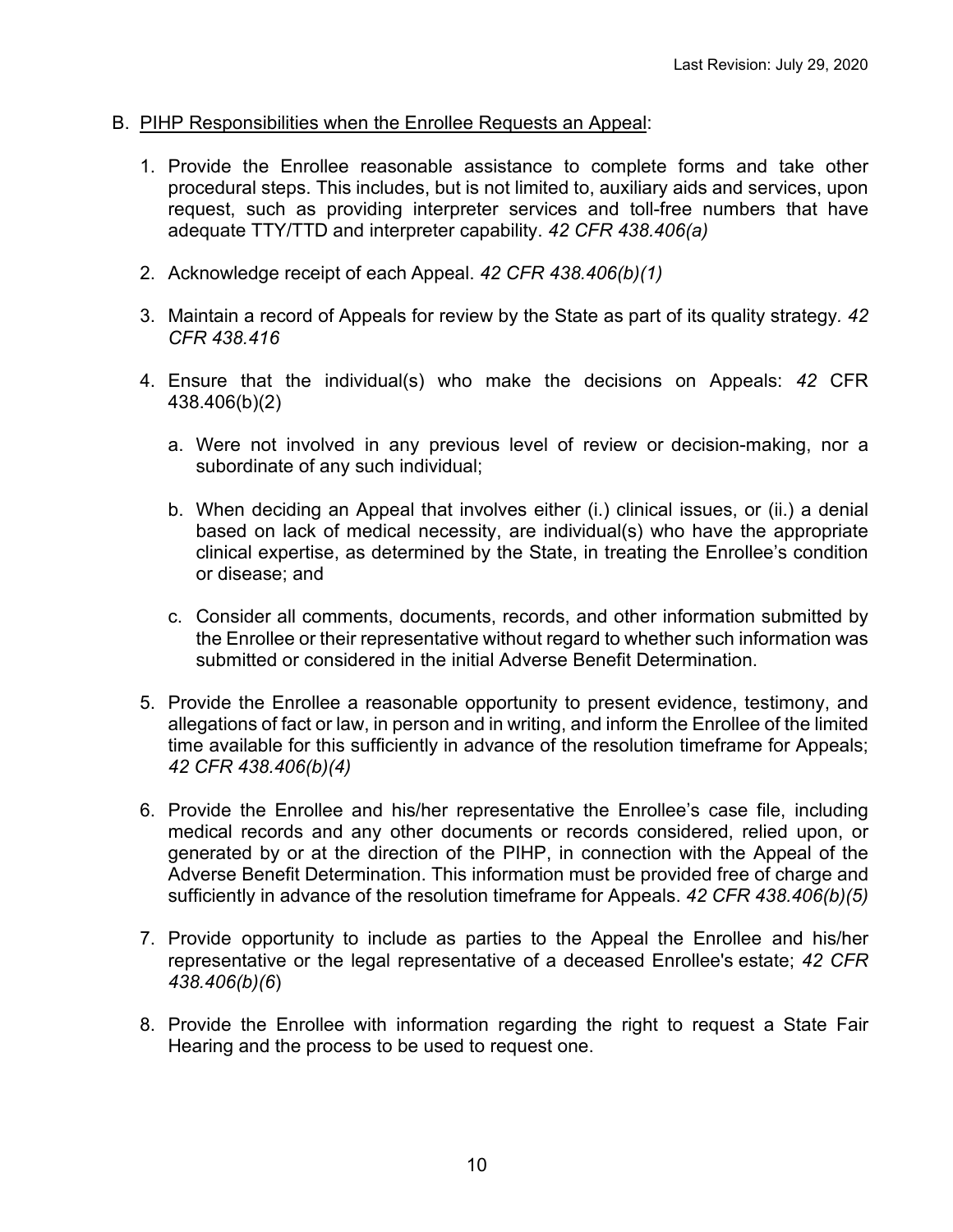- C. Appeal Resolution Timing and Notice Requirements:
	- 1. Standard Appeal Resolution (timing): The PIHP must resolve the Appeal and provide notice of resolution to the affected parties as expeditiously as the Enrollee's health condition requires, but not to exceed **30 calendar days** from the day the PIHP receives the Appeal.
	- 2. Expedited Appeal Resolution (timing):
		- a. Available where the PIHP determines (for a request from the Enrollee) or the provider indicates (in making a request on the Enrollee's behalf or supporting the Enrollee's request) that the time for a standard resolution could seriously jeopardize the Enrollee's life, physical or mental health, or ability to attain, maintain, or regain maximum function. 42 CFR 438.410(a)
		- b. The [PIHP](https://www.law.cornell.edu/definitions/index.php?width=840&height=800&iframe=true&def_id=04b13365cdf0c37f21582e1c74c6bf02&term_occur=3&term_src=Title:42:Chapter:IV:Subchapter:C:Part:438:Subpart:F:438.410) may not take punitive action against a [provider](https://www.law.cornell.edu/definitions/index.php?width=840&height=800&iframe=true&def_id=1a0ce7d7a3bfcb5dc5fe14032dc4305c&term_occur=2&term_src=Title:42:Chapter:IV:Subchapter:C:Part:438:Subpart:F:438.410) who requests an expedited resolution or supports the [Enrollee'](https://www.law.cornell.edu/definitions/index.php?width=840&height=800&iframe=true&def_id=05539ddefc2d256d3e81e2d4e6e7c852&term_occur=4&term_src=Title:42:Chapter:IV:Subchapter:C:Part:438:Subpart:F:438.410)s Appeal. 42 CFR 438.410(b)
		- c. If a request for expedited resolution is denied, the PIHP must:
			- i. [Transfer](https://www.law.cornell.edu/definitions/index.php?width=840&height=800&iframe=true&def_id=98f2d9c1e461596dd61babfb6c4ca4bf&term_occur=1&term_src=Title:42:Chapter:IV:Subchapter:C:Part:438:Subpart:F:438.410) the [Ap](https://www.law.cornell.edu/definitions/index.php?width=840&height=800&iframe=true&def_id=7bc2fd55f34646d2019b9fd8fad3703c&term_occur=3&term_src=Title:42:Chapter:IV:Subchapter:C:Part:438:Subpart:F:438.410)peal to the timeframe for standard resolution. 42 CFR 438.410(c)(1)
			- ii. Make reasonable efforts to give the Enrollee prompt oral notice of the denial. 42 CFR [438.408\(c\)\(2\), 438.410\(c\)\(2\)](https://www.law.cornell.edu/cfr/text/42/438.408#c_2)
			- iii. Within **2 calendar days**, give the Enrollee written notice of the reason for the decision to extend the timeframe and inform the Enrollee of the right to file a Grievance if they disagree with the decision. 42 CFR [438.408\(c\)\(2\),](https://www.law.cornell.edu/cfr/text/42/438.408#c_2)  [438.410\(c\)\(2\)](https://www.law.cornell.edu/cfr/text/42/438.408#c_2)
			- iv. Resolve the Appeal as expeditiously as the Enrollee's health condition requires, but not to exceed **30 calendar days**.
		- d. If a request for expedited resolution is granted, the PIHP must resolve the Appeal and provide notice of resolution to the affected parties no longer than **72 hours** after the PIHP receives the request for expedited resolution of the Appeal. *42 CFR 438.408*
	- 3. Extension of Timeframes: The PIHP may extend the resolution and notice timeframe by up to **14 calendar days** if the Enrollee requests an extension, or if the PIHP shows to the satisfaction of the State that there is a need for additional information, and how the delay is in the Enrollee's interest. *42 CFR 438.408(c)*
		- a. If the PIHP extends resolution/notice timeframes, it must complete **all** the following: *42 CFR 438.408(c)(2)*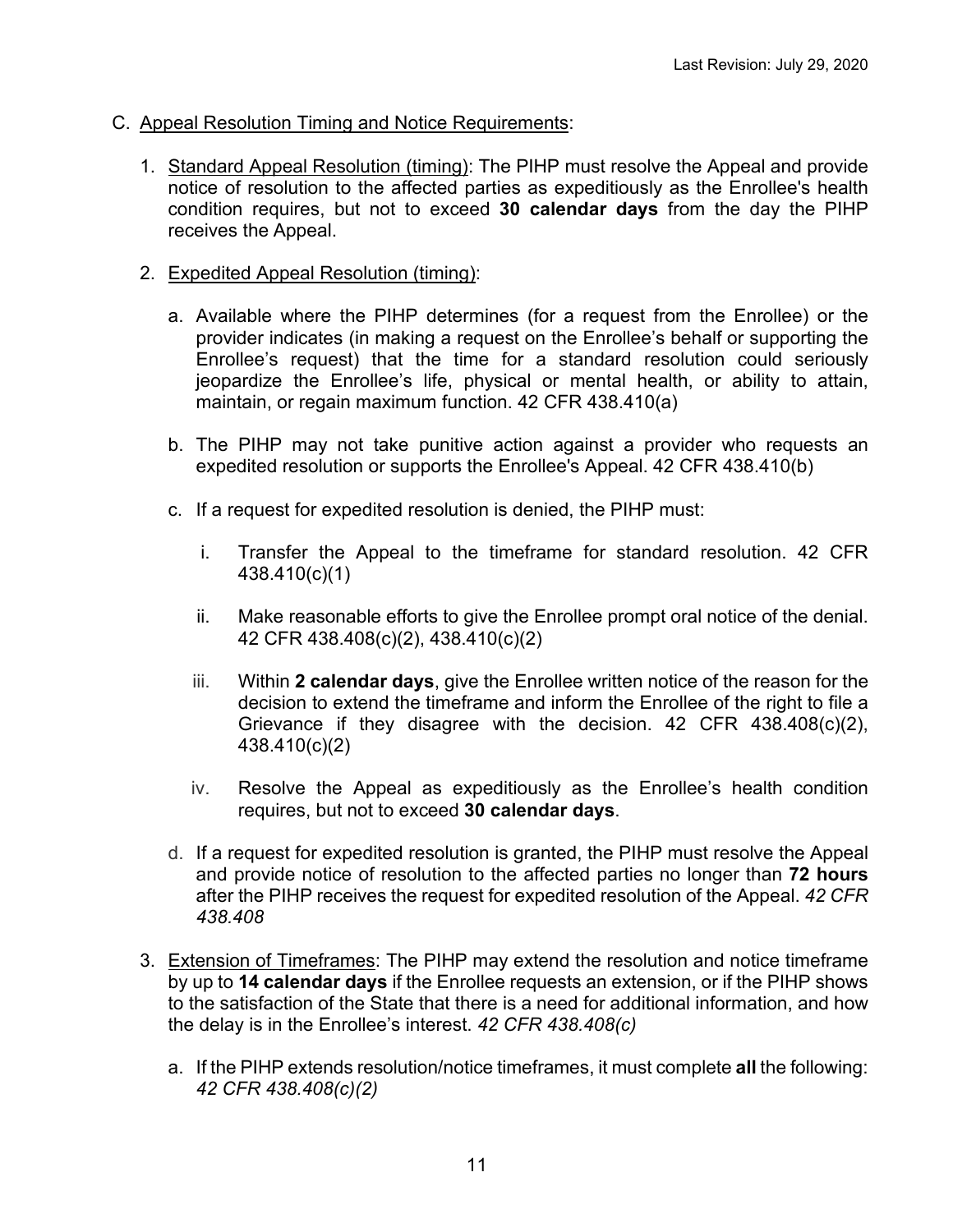- i. Make reasonable efforts to give the Enrollee prompt oral notice of the delay;
- ii. Within **2 calendar days**, give the Enrollee written notice of the reason for the decision to extend the timeframe, and inform the Enrollee of the right to file a Grievance if they disagree with the decision;
- iii. Resolve the Appeal as expeditiously as the Enrollee's health condition requires, and not later than the date the extension expires.

#### 4. Appeal Resolution Notice Format:

- a. The PIHP must provide Enrollees with written notice of the resolution of their appeal and must also make reasonable efforts to provide oral notice in the case of an expedited resolution. *42 CFR 438.408(d)(2)*
- b. Attached to this agreement are required notice templates for Appeals and Grievances. They are titled, "Exhibit A Notice of Adverse Benefit Determination", "Exhibit B Notice of Receipt of Appeal/Grievance", "Exhibit C Notice of Appeal Approval", and "Exhibit D Notice of Appeal Denial". These templates incorporate the information needed to meet the requirement of Appeals and Grievances recordkeeping in 42 CFR 438.416. Specifically, 42 CFR 438.416 indicates the State must require the PIHP maintain records with (at minimum) the following information:
	- i. A general description of the reason for the Appeal or Grievance.
	- ii. The date received.
	- iii. The date of each review or, if applicable, review meeting.
	- iv. Resolution at each level of the Appeal or Grievance if applicable.
	- v. Date of resolution at each level, if applicable.
	- vi. Name of the covered Enrollee for whom the Appeal or Grievance was filed.

Further, this recordkeeping must be "accurately maintained in a manner accessible to the State and available upon request to the Center for Medicare and Medicaid Services (CMS)."

c. Enrollee notice must meet the requirements of *42 CFR 438.10* (i.e., "…in a manner and format that may be easily understood and is [readily accessible](https://www.law.cornell.edu/definitions/index.php?width=840&height=800&iframe=true&def_id=1eaade7c559b87a22cb8e9f60d78165a&term_occur=1&term_src=Title:42:Chapter:IV:Subchapter:C:Part:438:Subpart:A:438.10) by such Enrollees and [potential Enrollees,](https://www.law.cornell.edu/definitions/index.php?width=840&height=800&iframe=true&def_id=fa40dc6b10a33ea7e048b595be894a56&term_occur=4&term_src=Title:42:Chapter:IV:Subchapter:C:Part:438:Subpart:A:438.10)" and meets the needs of those with limited English proficiency and/or limited reading proficiency).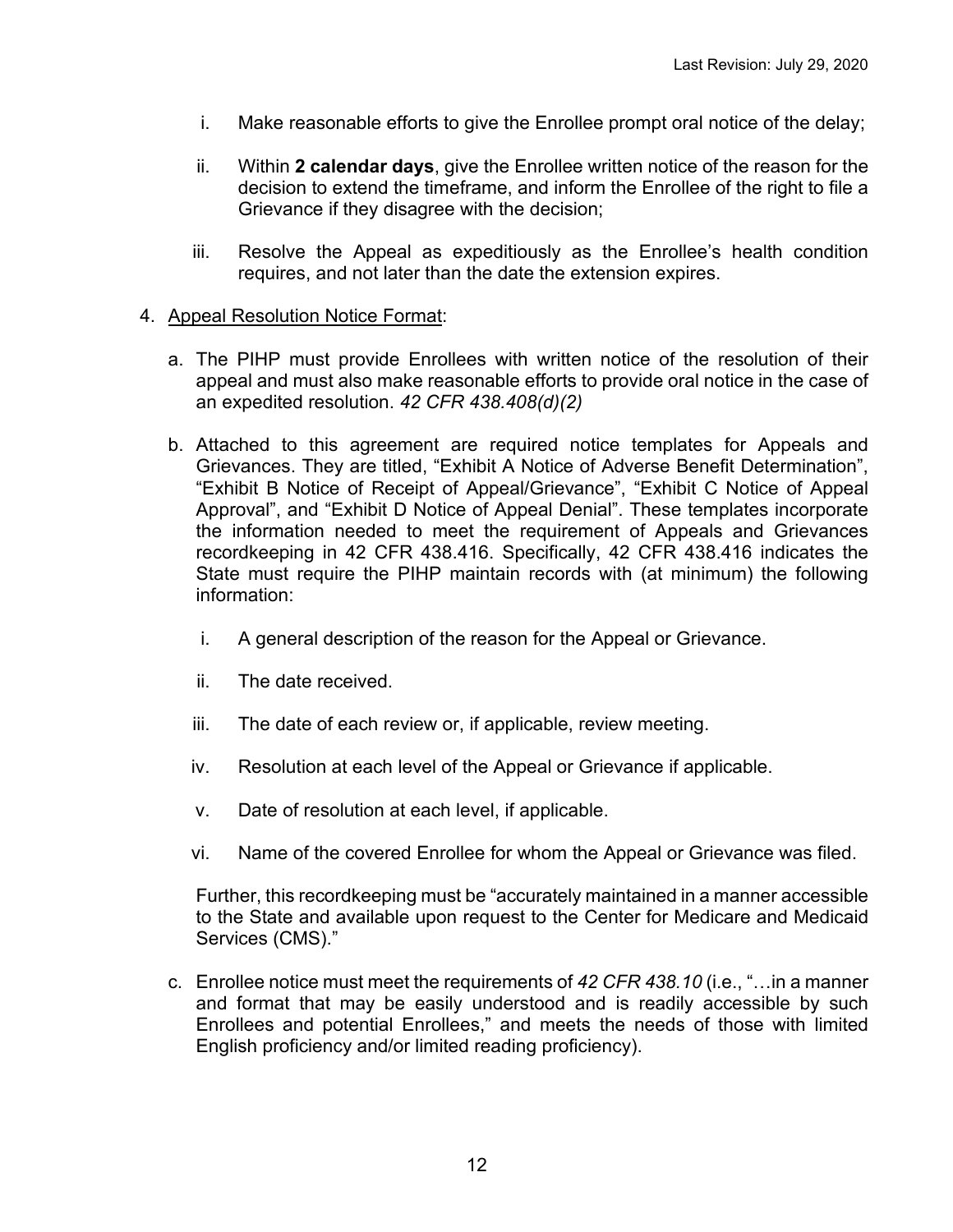- 5. Appeal Resolution Notice Content: *42 CFR 438.408(e)*
	- a. The notice of resolution must include the results of the resolution and the date it was completed.
	- b. When the Appeal is not resolved wholly in favor of the Enrollee, the notice of disposition must also include notice of the Enrollee's:
		- i. Right to request a State Fair Hearing, and how to do so;
		- ii. Right to request to receive benefits while the State Fair Hearing is pending, and how to make the request; and
		- iii. Potential liability for the cost of those benefits if the hearing decision upholds the PIHPs Adverse Benefit Determination

## **VII. GRIEVANCE PROCESS**

A. Federal regulations provide the Enrollee the right to a Grievance process to seek resolution to issues that are not Adverse Benefit Determinations. *(42 CFR 438.228)*

## B. Generally:

- 1. The Enrollee must file a Grievance with the PIHP organizational unit approved and administratively responsible for facilitating resolution of Grievances.
- 2. A Grievance may be filed at any time by the Enrollee, guardian, or parent of a minor child, or his/her legal representative. *42 CFR 438.402(c)(2)(i)*
- 3. The Enrollee's access to the State Fair Hearing process respecting Grievances is only available when the PIHP fails to resolve the Grievance and provide resolution within **90 calendar days** of the date of the request. This constitutes an "Adverse Benefit Determination" and can be appealed to the Michigan Administrative Hearing System (MAHS) using the State Fair Hearing process. *42 CFR 438.400(b)(5); 42 CFR 438.408(b)(1)*

#### C. PIHP Responsibility when Enrollee Files a Grievance:

- 1. Provide the Enrollee reasonable assistance to complete forms and take other procedural steps. This includes, but is not limited to, auxiliary aids and services upon request, such as providing interpreter services and toll-free numbers that have adequate TTY/TTD and interpreter capability. *42 CFR 438.406(a)*
- 2. Acknowledge receipt of the Grievance. *42 CFR 438.406(b)(1)*
- 3. Maintain a record of Grievances for review by the State as part of its quality strategy.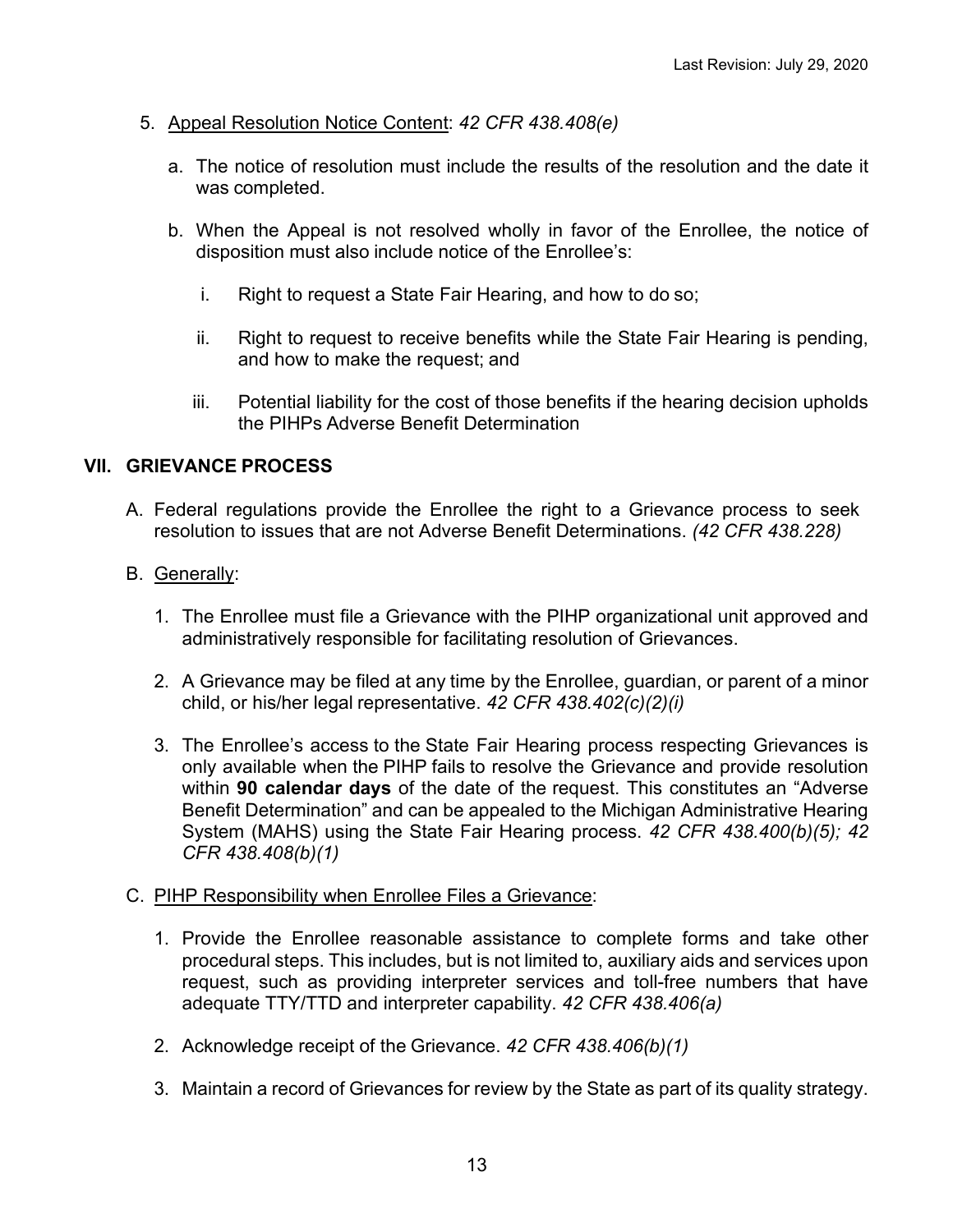- 4. Submit the written Grievance to appropriate staff including a PIHP administrator with the authority to require corrective action, none of whom shall have been involved in the initial determination. *42 CFR 434.32*
- 5. Ensure that the individual(s) who make the decisions on the Grievance:
	- *a.* Were not involved in any previous level review or decision-making, nor a subordinate of any such individual. *42 CFR 438.406(b)(2)(i)*
	- b. When the Grievance involves either (i.) clinical issues, or (ii.) denial of expedited resolution of an Appeal, are individual(s) who have appropriate clinical expertise, as determined by the State, in treating the Enrollee's condition or disease.
	- c. Consider all comments, documents, records, and other information submitted by the Enrollee or their representative without regard to whether such information was submitted or considered in the initial Adverse Benefit Determination.
- D. Grievance Resolution Timing and Notice Requirements
	- 1. Timing of Grievance Resolution: Provide the Enrollee a written notice of resolution not to exceed **90 calendar days** from the day the PIHP received the Grievance.
	- 2. Extension of Timeframes: The PIHP may extend the Grievance resolution and notice timeframe by up to **14 calendar days** if the Enrollee requests an extension, or if the PIHP shows to the satisfaction of the State that there is a need for additional information and how the delay is in the Enrollee's interest. *42 CFR 438.408(c)*
		- a. If the PIHP extends resolution/notice timeframes, it must complete **all** the following: *42 CFR 438.408(c)(2)*
			- i. Make reasonable efforts to give the Enrollee prompt oral notice of the delay;
			- ii. Within **2 calendar days**, give the Enrollee written notice of the reason for the decision to extend the timeframe and inform the Enrollee of the right to file a Grievance if they disagree with the decision; and
			- iii. Resolve the Grievance as expeditiously as the Enrollee's health condition requires and not later than the date the extension expires
	- 3. Format and Content of Notice of Grievance Resolution:
		- a. The Enrollee notice of Grievance resolution must meet the requirements of 42 CFR 438.10 (i.e., "…in a manner and format that may be easily understood and is readily accessible by such Enrollees and [potential Enrollees,](https://www.law.cornell.edu/definitions/index.php?width=840&height=800&iframe=true&def_id=fa40dc6b10a33ea7e048b595be894a56&term_occur=4&term_src=Title:42:Chapter:IV:Subchapter:C:Part:438:Subpart:A:438.10)" and meets the needs of those with limited English proficiency and/or limited reading proficiency).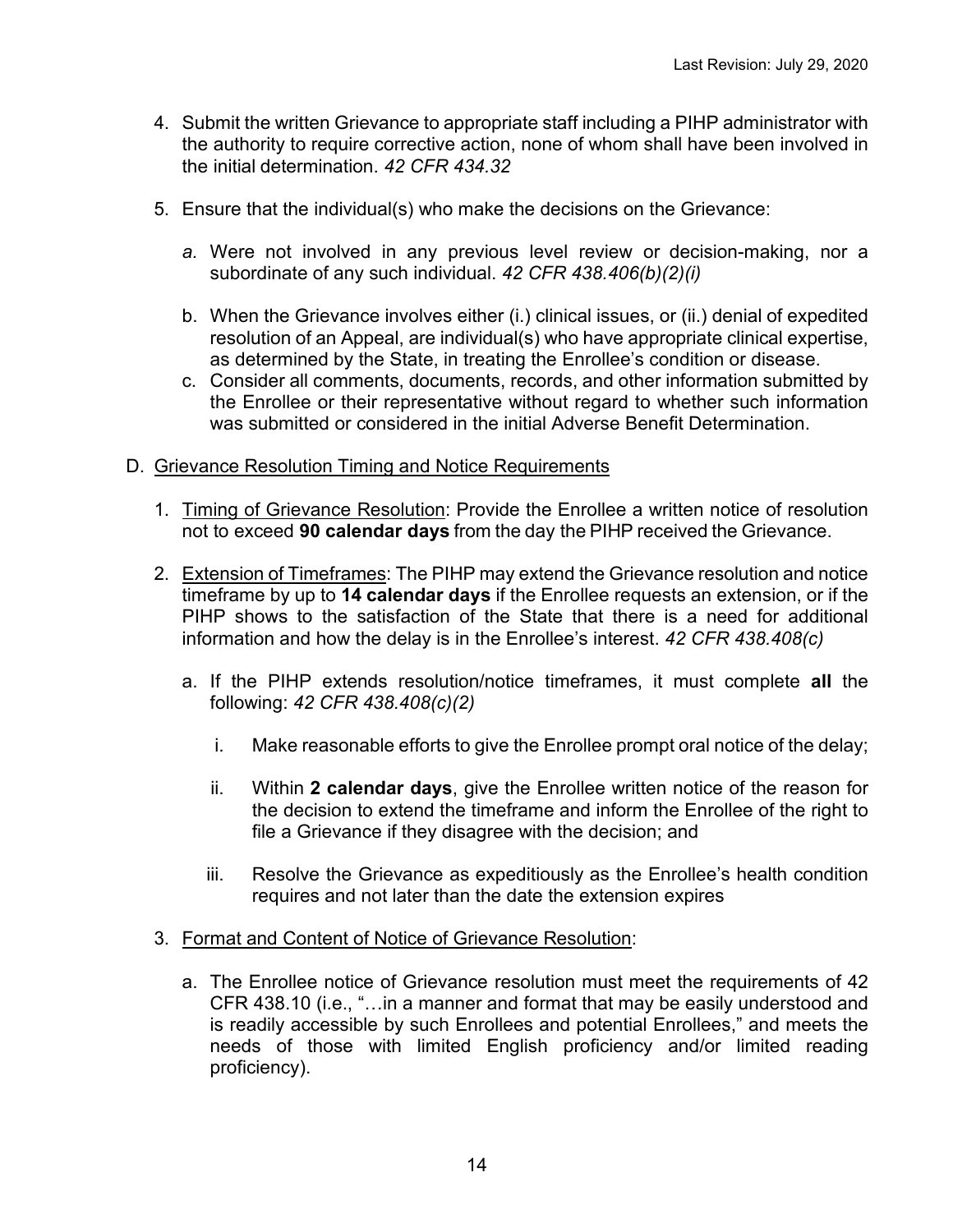- b. The notice of Grievance resolution must include:
	- i. The results of the Grievance process;
	- ii. The date the Grievance process was concluded;
	- iii. The Notice of the Enrollee's right to request a State Fair Hearing, if the notice of resolution is more than **90 calendar days** from the date of the Grievance; and
	- iv. Instructions on how to access the State Fair Hearing process, if applicable.

## **VIII. STATE FAIR HEARING APPEAL PROCESS**

- A. Federal regulations provide the Enrollee the right to an impartial review by a State-level Administrative Law Judge (a State Fair Hearing), of an action of a local agency or its agent, in certain circumstances:
	- 1. After receiving notice, the PIHP is, after Appeal, upholding an Adverse Benefit Determination. *42 CFR 438.408(f)(1)*
	- 2. When the PIHP fails to adhere to the notice and timing requirements for resolution of Appeals and Grievances, as described in *42 CFR 438.408. 42 CFR 438.408(f)(1)(i).*
- B. The State may offer or arrange for an external medical review in connection with the State Fair Hearing, if certain conditions are met (e.g., it must be optional to the Enrollee, free to the Enrollee, independent of the State and PIHP, and not extend any timeframes or disrupt continuation of benefits). *42 CFR 438.408(f)(1)(ii)*
- C. The PIHP may not limit or interfere with the Enrollee's freedom to make a request for a State Fair Hearing.
- D. The Enrollee is given **120 calendar days** from the date of the applicable Notice of Resolution to file a request for a State Fair Hearing. *42 CFR 438.408(f)(2)*
- E. The PIHP is required to continue benefits if the conditions described in Section V MEDICAID SERVICES CONTINUATION OR REINSTATEMENT are satisfied and for the durations described therein.
- F. If the Enrollee's services were reduced, terminated, or suspended without advance notice, the PIHP must reinstate services to the level before the Adverse Benefit **Determination**
- G. The parties to the State Fair Hearing include the Enrollee and his/her representative, or the representative of a deceased Enrollee's estate, and the PIHP. A Recipients Rights Officer shall not be appointed as Hearings Officer due to the inherent conflict of roles and responsibilities.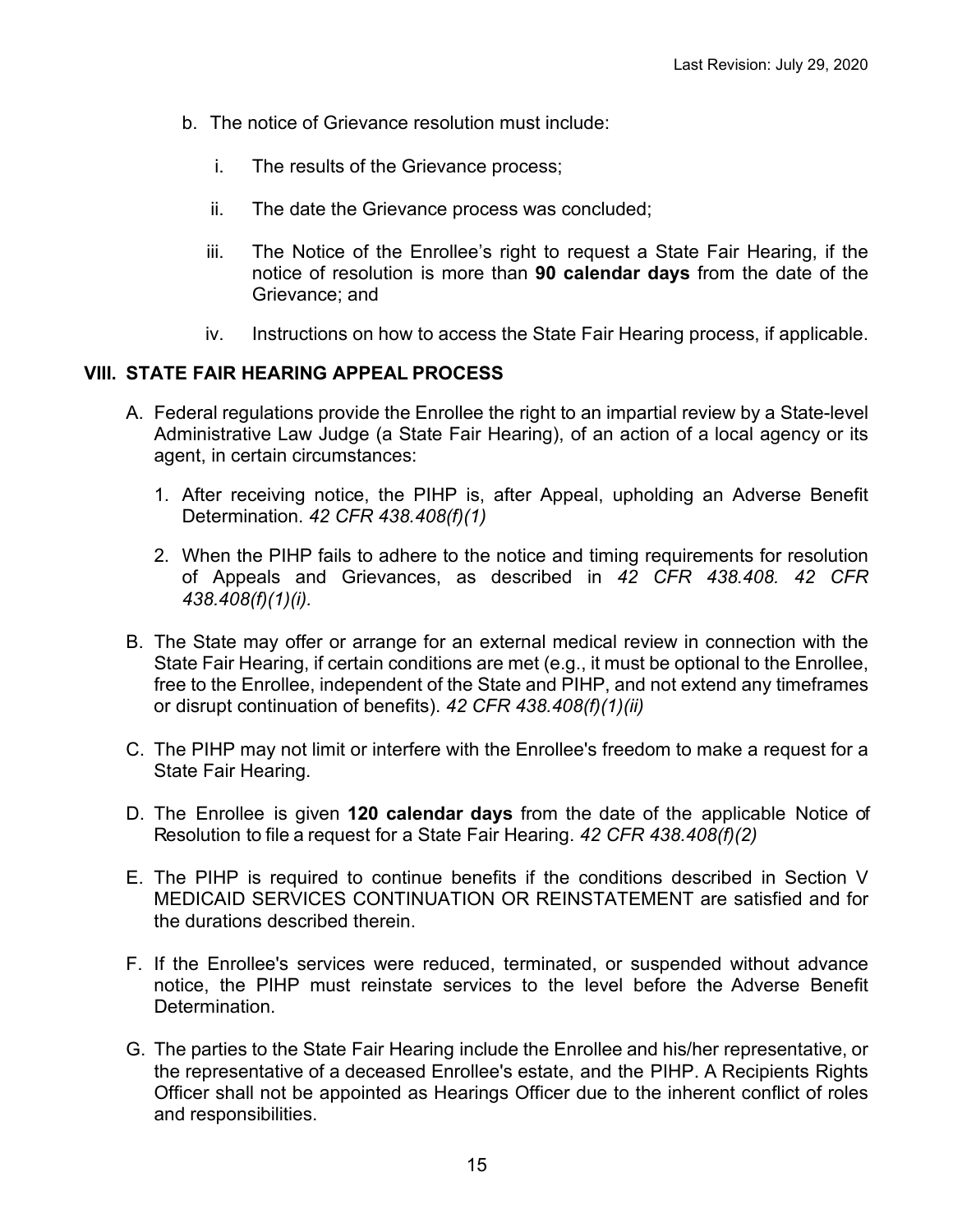H. Expedited hearings are available.

Detailed information and instructions for the Department of Licensing and Regulatory Affairs Michigan Administrative Hearing System Fair Hearing process can be found on the MDHHS website at:

[http://www.michigan.gov/mdhhs/0,5885,7-339-71547\\_4860-16825--,00.html](http://www.michigan.gov/mdhhs/0,5885,7-339-71547_4860-16825--,00.html)

# OR

Department of Licensing and Regulatory Affairs Michigan Administrative Hearing System Fair Hearing [http://www.michigan.gov/lara/0,4601,7-154-10576\\_61718\\_77732---,00.html](http://www.michigan.gov/lara/0,4601,7-154-10576_61718_77732---,00.html)

## **IX. RECORDKEEPING REQUIREMENTS**

The PIHP is required to maintain records of Enrollee Appeals and Grievances, which will be reviewed by the PIHP as part of its ongoing monitoring procedures, as well as by State staff as part of the State's quality strategy.

A PIHPs record of each Appeal and/or Grievance must contain, at a minimum:

- A. A general description of the reason for the Appeal or Grievance;
- B. The date received;
- C. The date of each review, or if applicable, the review meeting;
- D. The resolution at each level of the Appeal or Grievance, if applicable;
- E. The date of the resolution at each level, if applicable;
- F. Name of the covered Enrollee for whom the Appeal or Grievance was filed.

PIHPs must maintain such records accurately and in a manner accessible to the State and available upon request to CMS.

## **X. RECIPIENT RIGHTS COMPLAINT PROCESS**

The Enrollee, as a recipient of Mental Health Services, has rights to file Recipient Rights complaints under the authority of the State Mental Health Code. Recipient Rights complaint requirements are articulated in the CMHSP Managed Mental Health Supports and Services contract, CMHSP Local Dispute Resolution Process.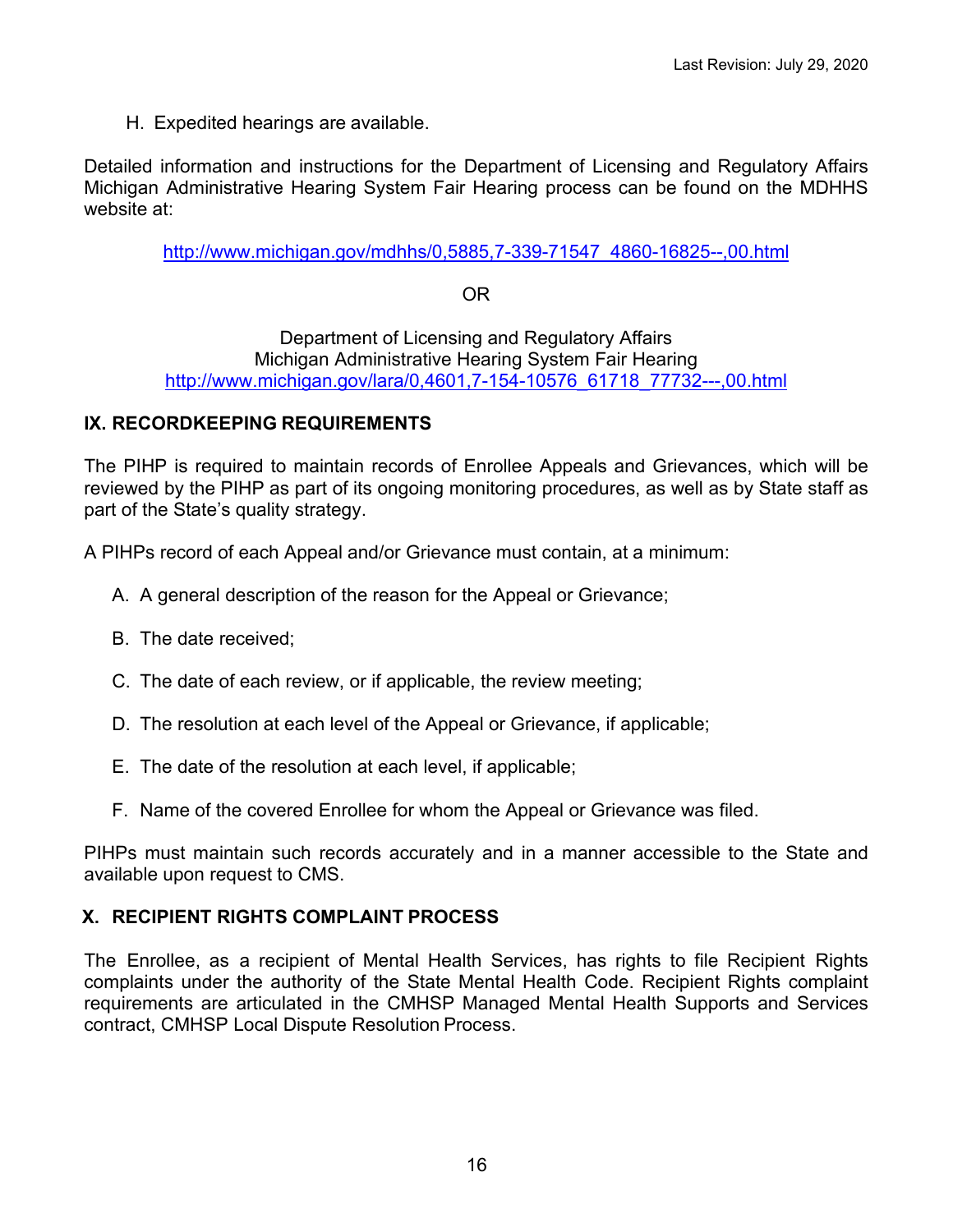# **Exhibit A**

#### **NOTICE OF ADVERSE BENEFIT DETERMINATION [Health Plan/CMHSP-PIHP Name/MI Choice Waiver Agency Name]**

**Important:** This notice explains your Internal Appeal rights. Read this notice carefully. If you need help with this notice or asking for an Appeal, you can call one of the numbers listed on the last page under "Get help & more information."

**Mailing Date:** <Mailing Date> **Member ID:** <Member's Plan ID Number>

**Name:** <Member's Name> **Beneficiary ID:** <Member's Medicaid ID Number>

[*If the plan uses the Beneficiary (Medicaid) ID Number as its Plan ID Number, replace the two fields above with one field formatted as follows:* Member/Beneficiary ID: <Member's Medicaid ID Number>.]

**This is to tell you that the following action has been taken:** *[Enter information regarding the Adverse Benefit Determination taken to deny, reduce, suspend, or terminate a covered benefit or payment with effective dates]*

## **This action is based on the following:**

[*Include citations with descriptions that are understandable to the member of applicable State and Federal rule, law, and regulation that support the action. You may also include Evidence of Coverage/Member Handbook provisions as well as Plan policies/procedures or assessment tools used to support the decision.*]

You can share a copy of this decision with your provider so you and your provider can discuss next steps. If your provider asked for coverage on your behalf, we have sent a copy of this decision to your provider.

## **If you do not agree with our action, you have the right to an Internal Appeal.**

You must ask [Health Plan/CMHSP/PIHP/MI Choice Waiver Agency Name] for an Internal Appeal within **60 calendar days** of the date of this notice. You, your representative, or your physician [Provider Name] can send in your request that must include: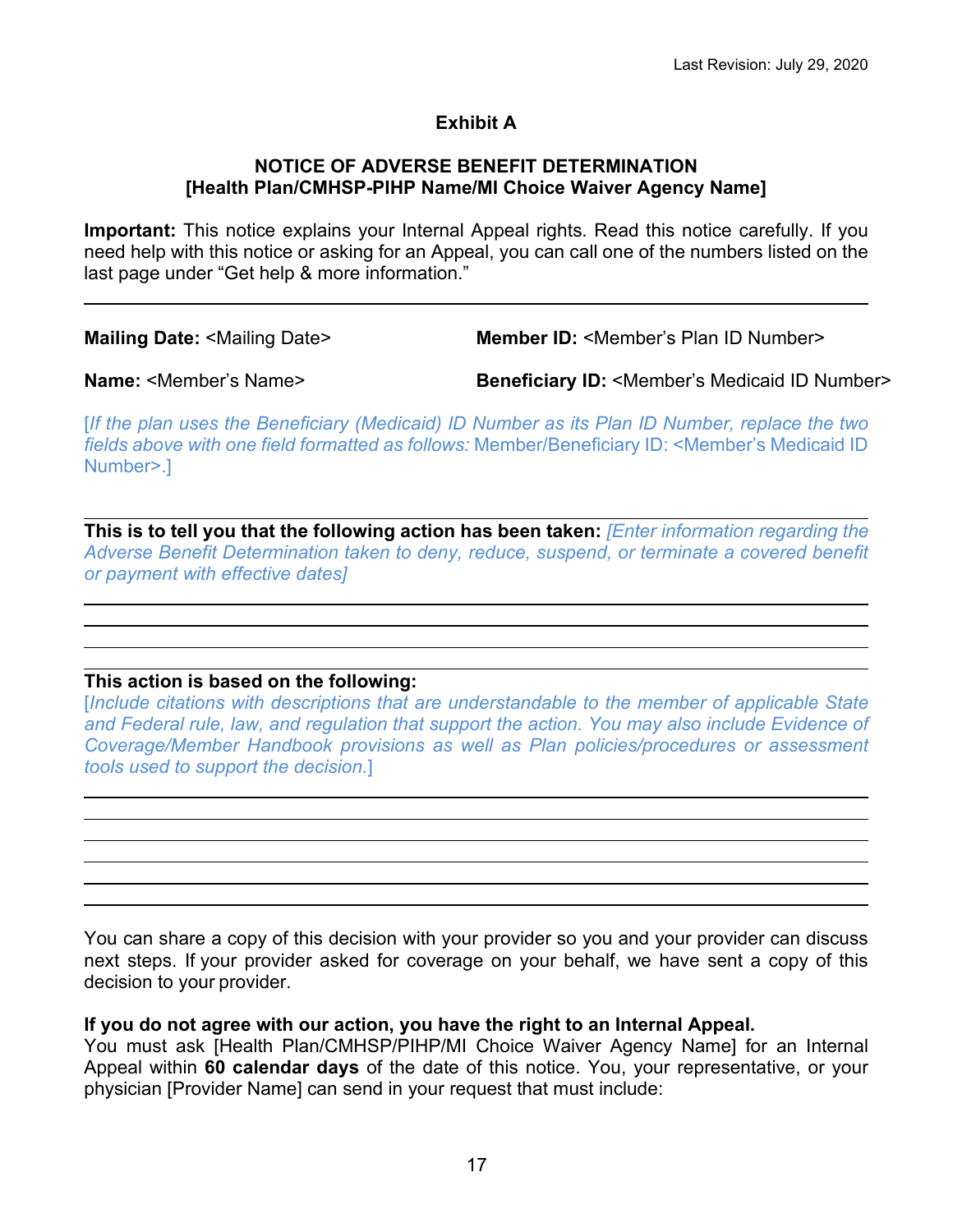- Your Name
- Your Address
- Your Member Number
- Your Reason for Appealing
- Whether you want a Standard or Expedited Appeal (for an Expedited Appeal, explain why you need one)
- Any evidence you want us to review, such as medical records, letters from your physicians, or other information that explains why you need the item or service. If you are asking for an Expedited Appeal, you will need a physician's supporting statement. Call your physician if you need this information.

Please keep a copy of everything you send us for your records.

## **There are 2 kinds of Internal Appeals:**

## **Standard Appeal:**

You will be given a written decision on a Standard Appeal within **30 calendar days** after your Appeal is received. Our decision might take longer if you ask for an extension, or if we need more information about your case. You will be told if extra time is being taken and will receive an explain why more time is needed. If your Appeal is for payment of a service you have already received, you will receive a written decision within **60 calendar days**. If you want to ask for an Internal Appeal, you can either call or send a written request to:

## **[Health Plan/CMHSP/PIHP/MI Choice Waiver Agency Name] [Address] [Phone Number TTY Phone Number] [Fax Number]**

# **Expedited Appeal:**

You will be given a decision on an Expedited Appeal within **72 hours** after your Appeal is received. You can ask for an Expedited Appeal if you or your physician believe your health could be seriously harmed by waiting up to **30 calendar days** for a decision. **You will automatically be given an Expedited Appeal if your physician asks for one for you or if your physician supports your request.** If you ask for an Expedited Appeal without support from your physician, the State will decide if your request requires an Expedited Appeal. If you are not given an Expedited Appeal, you will be given a decision within **30 calendar days**. To ask for an Expedited Appeal, you must call: **[Phone Number] [TTY Phone Number]**

## **Continuation of services during an Internal Appeal:**

If you are receiving a Michigan Medicaid service and you file your Appeal within **10 calendar days** of this Notice of Adverse Benefit Determination **[insert 10 calendar day date]**, you may continue to receive your same level of services while your Internal Appeal is pending. You have the right to request and receive benefits while your Internal Appeal is pending and should submit your request to the [Health Plan/CMHSP/PIHP/MI Choice Waiver Agency Name].

Your benefits for that service will continue if you request an Internal Appeal within **10 calendar days** from the date of this notice or from the intended effective date of the proposed adverse action, whichever is later.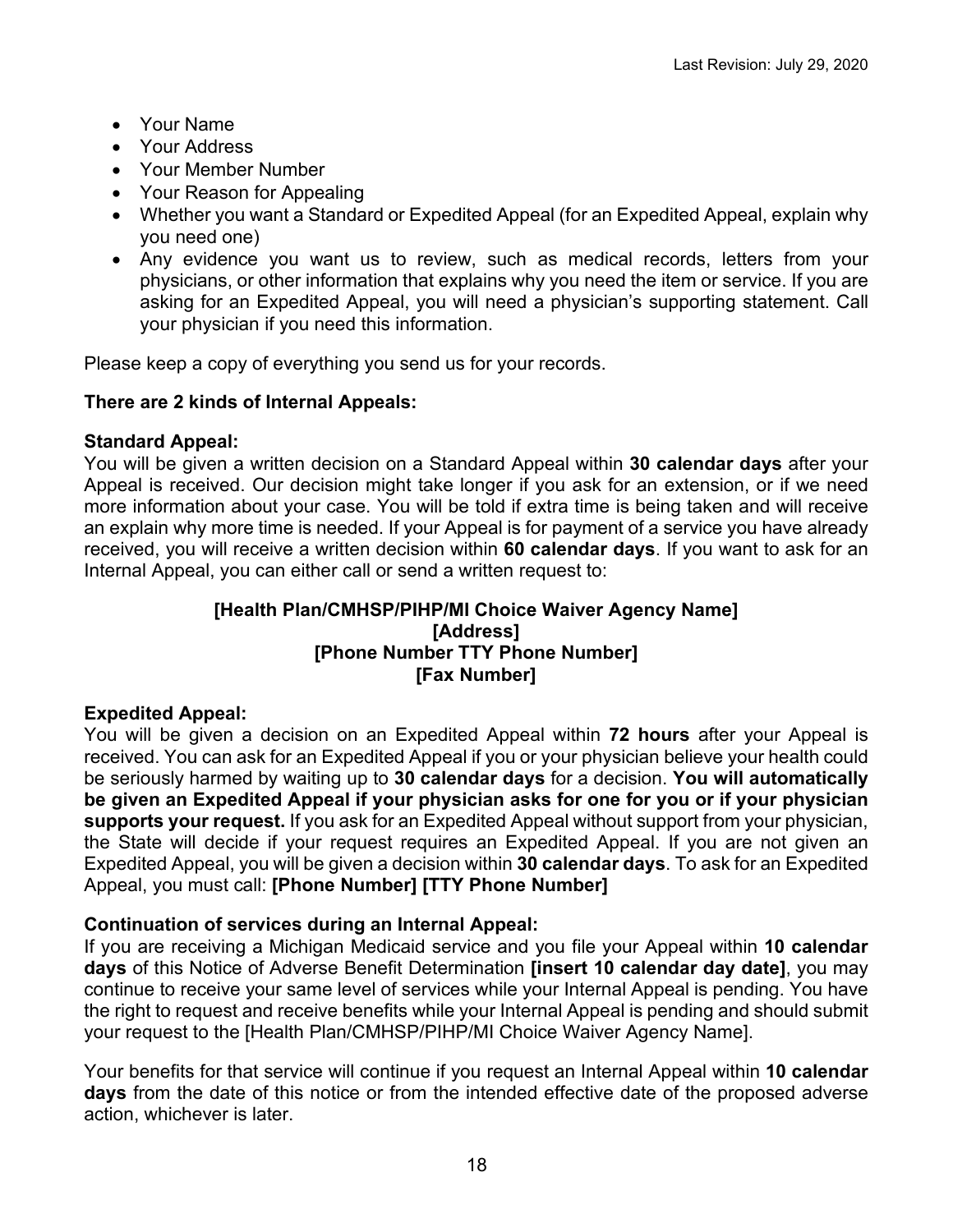#### **If you want someone else to act for you:**

You can name a relative, friend, attorney, physician, or someone else to act as your representative. If you want someone else to act for you, call us at: [telephone number(s)] to learn how to name your representative. TTY users call [telephone number]. Both you and the individual you want to act for you must sign and date a statement confirming this is what you want. You will need to mail or fax this statement to us. Keep a copy for your records.

### **Access to Documents:**

You and/or your authorized representative are entitled to reasonable access to a free copy of all documents relevant to your Appeal any time before or during the Appeal process. You must submit the request in writing.

## **What happens next:**

• If you ask for an Internal Appeal and are continually denied your request for coverage or payment of a service, you will be sent a written Notice of Appeal Denial. If the service is covered by Michigan Medicaid, you can ask for a Medicaid State Fair Hearing.

[*Licensed health plans in Michigan must also insert*: You can also ask for an External Review under the Patient Right to Independent Review Act (PRIRA) with the Department of Insurance and Financial Services (DIFS).]

- The Notice of Appeal Denial will give you additional information about the State Fair Hearings process (or Patient Right to Independent Review Act) and how to file the request.
- If you do not receive a notice or decision about your Internal Appeal within the timeframes listed above, you may also seek a State Fair Hearing with the Michigan Administrative Hearing System (MAHS).

## **Get help & more information:**

- [Health Plan/CMHSP/PIHP/MI Choice Waiver Agency Name]: If you need help or additional information about the decision and the Internal Appeal process, call Member Services at: [telephone number]; TTY: [TTY telephone number]; [hours of operation]. You can also visit our website at [Health Plan Website URL].
- MMDHHS Beneficiary Help Line: 1-800-642-3195. TTY users call 1-866-501-5656 or 1- 800-975-7630 (if calling from an internet-based phone service).
- [*If applicable, insert other state or local aging/disability waiver resources contact information.*]

[*Add language and disclaimer notice requirements under Section 1557 of the Affordable Care Act. For more information, refer to [https://www.hhs.gov/civil-rights/for](https://www.hhs.gov/civil-rights/for-individuals/section-1557)[individuals/section-1557.](https://www.hhs.gov/civil-rights/for-individuals/section-1557)]*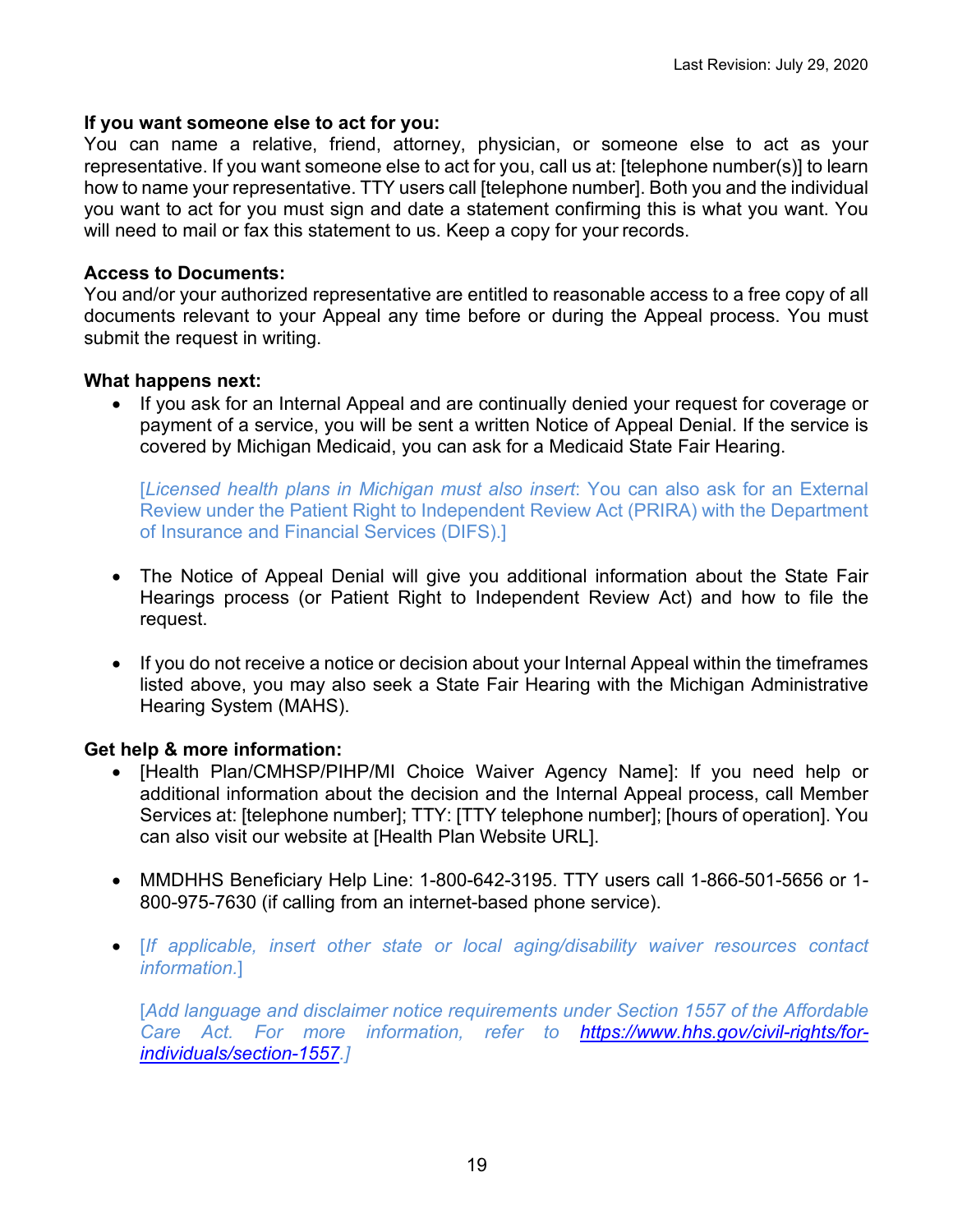# **Exhibit B**

#### **Notice of Receipt of Appeal/Grievance [Health Plan/CMHSP/PIHP/MI Choice Waiver Agency Name]**

**Important:** Read this notice carefully. If you need help, you can call one of the numbers listed on the next page under "Get help & more information."

**Mailing Date:** <Mailing Date> **Member ID:** <Member's Plan ID Number>

**Name:** <Member's Name> **Beneficiary ID:** <Member's Medicaid ID Number>

[*If the plan uses the Beneficiary (Medicaid) ID Number as its Plan ID Number, replace the two fields above with one field formatted as follows:* Member/Beneficiary ID: <Member's Medicaid ID Number>.]

# **This Notice is in response to a request that we received on [date received].**

# **You Filed A Grievance**

Your Grievance was received on [date received] about [subject of grievance]. Your concerns are taken seriously. Thank you for taking the time to bring this to our attention.

## **WHAT THIS MEANS**

Your Grievance will be reviewed by [date received plus **90 calendar days**]. A letter will be mailed to you within **2 calendar days** after the investigation is completed telling you what was found and what (if any) action will be taken or have been taken.

# **You Filed an Internal Appeal**

Your request for an Internal Appeal was received on [date received]. You are appealing the decision to [description of subject of Appeal].

## **WHAT THIS MEANS**

A decision on your Internal Appeal will be made by [date received plus **30 calendar days**]. A letter will be mailed to you telling you what the decision is and why that decision was made. [The Internal Appeal was received within **10 calendar days** of the decision that you are appealing. Therefore, the service(s) you have been receiving may continue while the Internal Appeal is being reviewed.] You have the right to request and receive benefits while the Internal Appeal is pending and should submit your request to the (Health Plan/CMHSP/PIHP/MI Choice Waiver Agency Name.)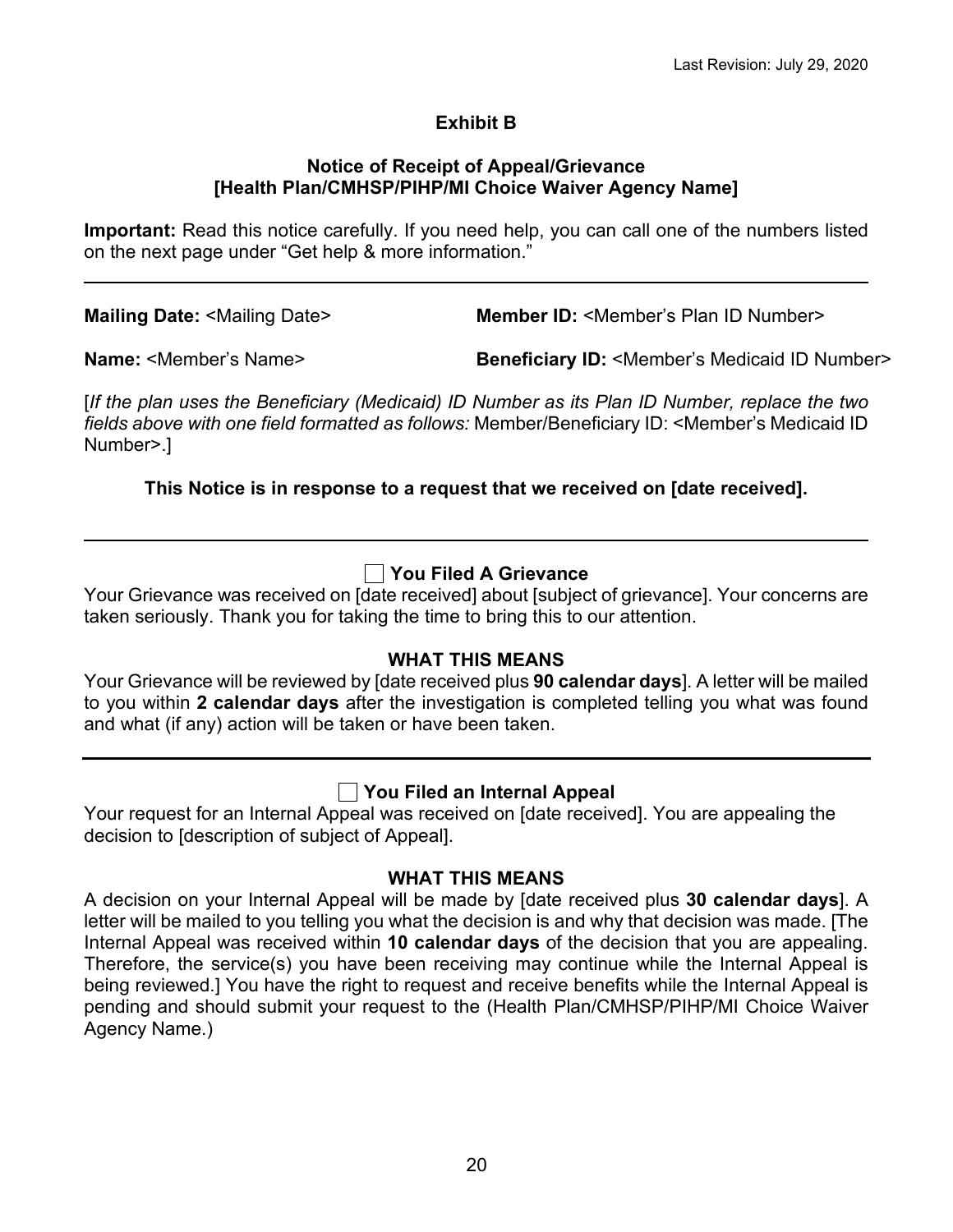Your benefits for that service will continue if you qualified for continuation of benefits during your Internal Appeal and ask for a State Fair Hearing within **10 calendar days** from the date of this notice or from the intended effective date of the proposed Adverse Action, whichever is later. The MAHS must receive your State Fair Hearing by [insert **10 calendar day date** from this notice], and you should state in your request that you are asking for your service(s) to continue. You may be contacted for more information or if questions need to be answered. If you have any questions or additional information to provide, please call [list an Internal Appeals specific phone number and/or fax number].

## **FOR BOTH GRIEVANCES AND APPEALS (If you want someone to represent you)**

At any time during the Internal Appeals process, you may have another individual act for you or help you. This individual will be your representative. If you want someone to act for you, you must tell us that in writing.

If you already have someone to represent you, or if you have a legal guardian, power of attorney, or someone authorized to make health care decisions on your behalf, you do not have to do anything else.

## **Get help & more information:**

- [Health plan/CMHSP/PIHP/MI Choice Waiver Agency Name]: If you need help or additional information about the decision and the Internal Appeal process, call Member Services at: [telephone number]; TTY: [TTY telephone number], [hours of operation].
- MDHHS Beneficiary Help Line: 1-800-642-3195. TTY users call 1-866-501-5656 or 1- 800-975-7630 (if calling from an internet-based phone service).

[*Add language and disclaimer notice requirements under Section 1557 of the Affordable Care Act. For more information, refer to [https://www.hhs.gov/civil-rights/for-individuals/section-1557.](https://www.hhs.gov/civil-rights/for-individuals/section-1557)]*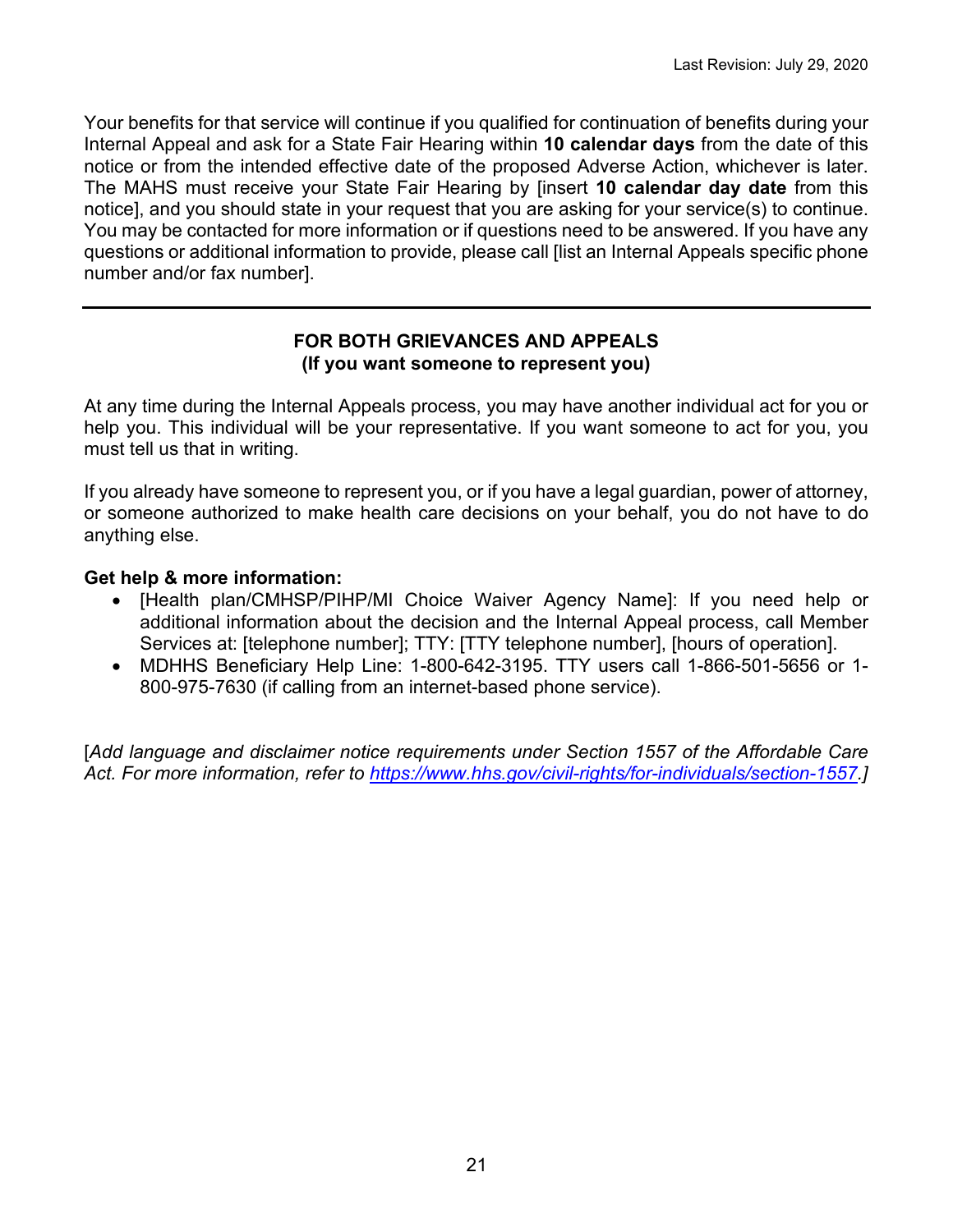# **Exhibit C**

#### **Notice of Appeal Approval [Health Plan/CMHSP/PIHP/MI Choice Waiver Agency Name]**

**Important:** This notice explains the results of your Appeal. Read this notice carefully. If you need help, you can call one of the numbers listed on the last page under "Get help & more information."

**Mailing Date:** <Mailing Date> **Member ID:** <Member's Plan ID Number>

**Name:** <Member's Name> **Beneficiary ID:** <Member's Medicaid ID Number>

[*If the plan uses the Beneficiary (Medicaid) ID Number as its Plan ID Number, replace the two fields above with one field formatted as follows:* Member/Beneficiary ID: <Member's Medicaid ID Number>.]

### **This Notice is in response to the Internal Appeal request that was received on [date appeal received].**

## **Your appeal was approved**

Your appeal was thoroughly considered. This is to inform you that we approved your appeal for the service/item listed below:

#### **What this means:**

Because your Level 1 Appeal decision was approved, you may receive the following services as of [date authorized]: [*List the services that were approved, including any applicable information about coverage amount, duration, etc*. *Include citations with descriptions that are understandable to the member of applicable State and Federal rule, law, and regulation that support the action. You may also include Evidence of Coverage/Member Handbook provisions as well as Plan Policies/Procedures or assessment tools used to support the decision.*]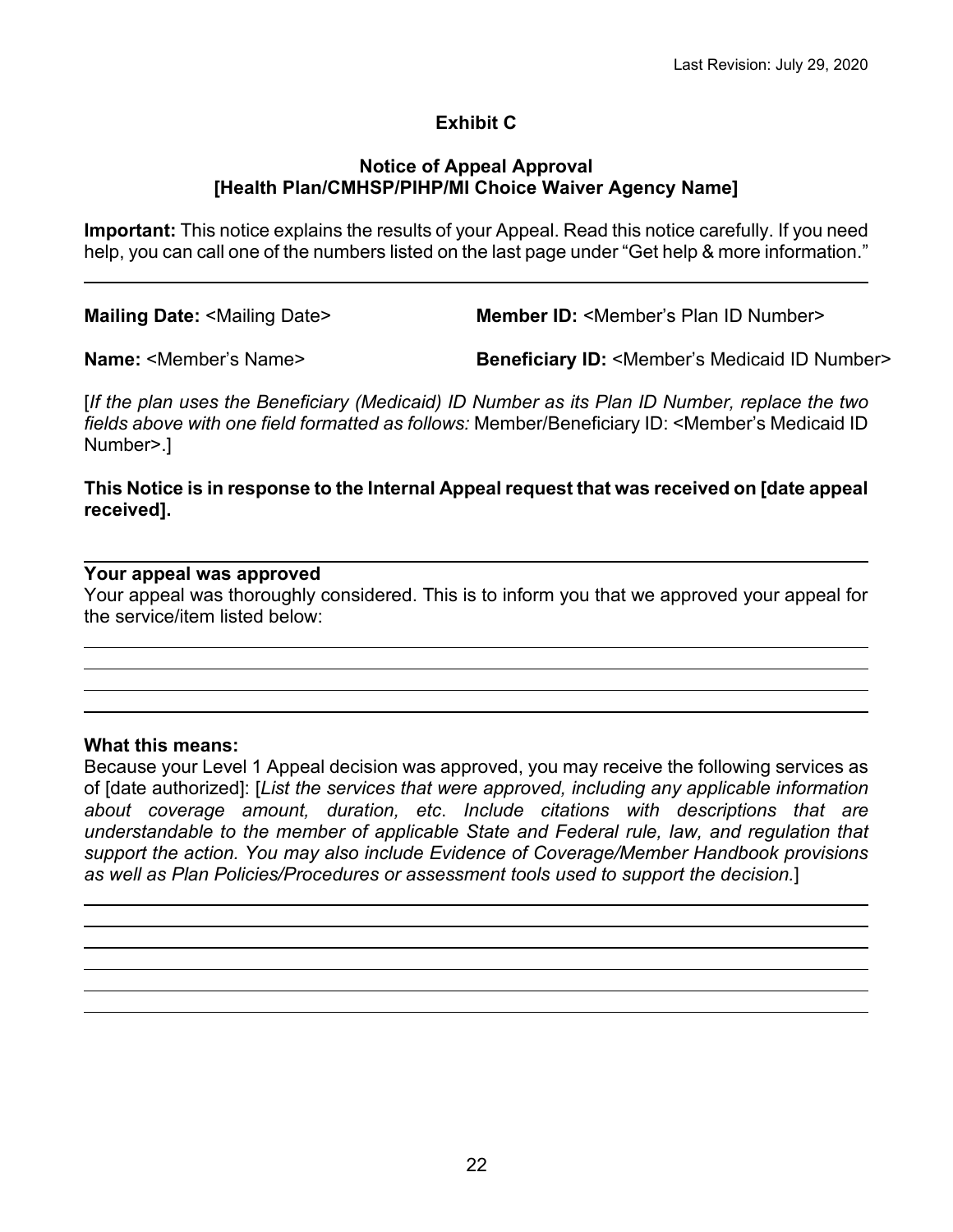If you do not receive the services, or if the services are wrongly stopped or reduced, contact us immediately using the following information:

## **[Health Plan/CMHSP/PIHP/MI Choice Wavier Agency Name]**

[Name of Appeals/Grievance Department] [Mailing Address for Appeals/Grievance Department]

Phone: [Telephone Number] TTY: [TTY Telephone Number] Fax: [Fax Number]

## **Getting your case file:**

You can ask to see the medical records and other documents reviewed during your Internal Appeal. You can also ask for a copy of the guidelines used to make the decision. You and/or your authorized representative are entitled to reasonable access to and a free copy of all documents relevant to your Internal Appeal any time before or during the Internal Appeal process. You must submit the request in writing.

## **Get help & more information:**

- [Health Plan/CMHSP/PIHP/MI Choice Waiver Agency Name]: If you need help or additional information about the decision and the Internal Appeal process, call Member Services at: [telephone number]; TTY: [TTY telephone number], [hours of operation].
- MDHHS Beneficiary Help Line: 1-800-642-3195. TTY users call 1-866-501-5656 or 1- 800-975-7630 (if calling from an internet-based phone service).

*[Add language and disclaimer notice requirements under Section 1557 of the Affordable Care Act. For more information, refer to: [https://www.hhs.gov/civil-rights/for-individuals/section-1557\]](https://www.hhs.gov/civil-rights/for-individuals/section-1557).*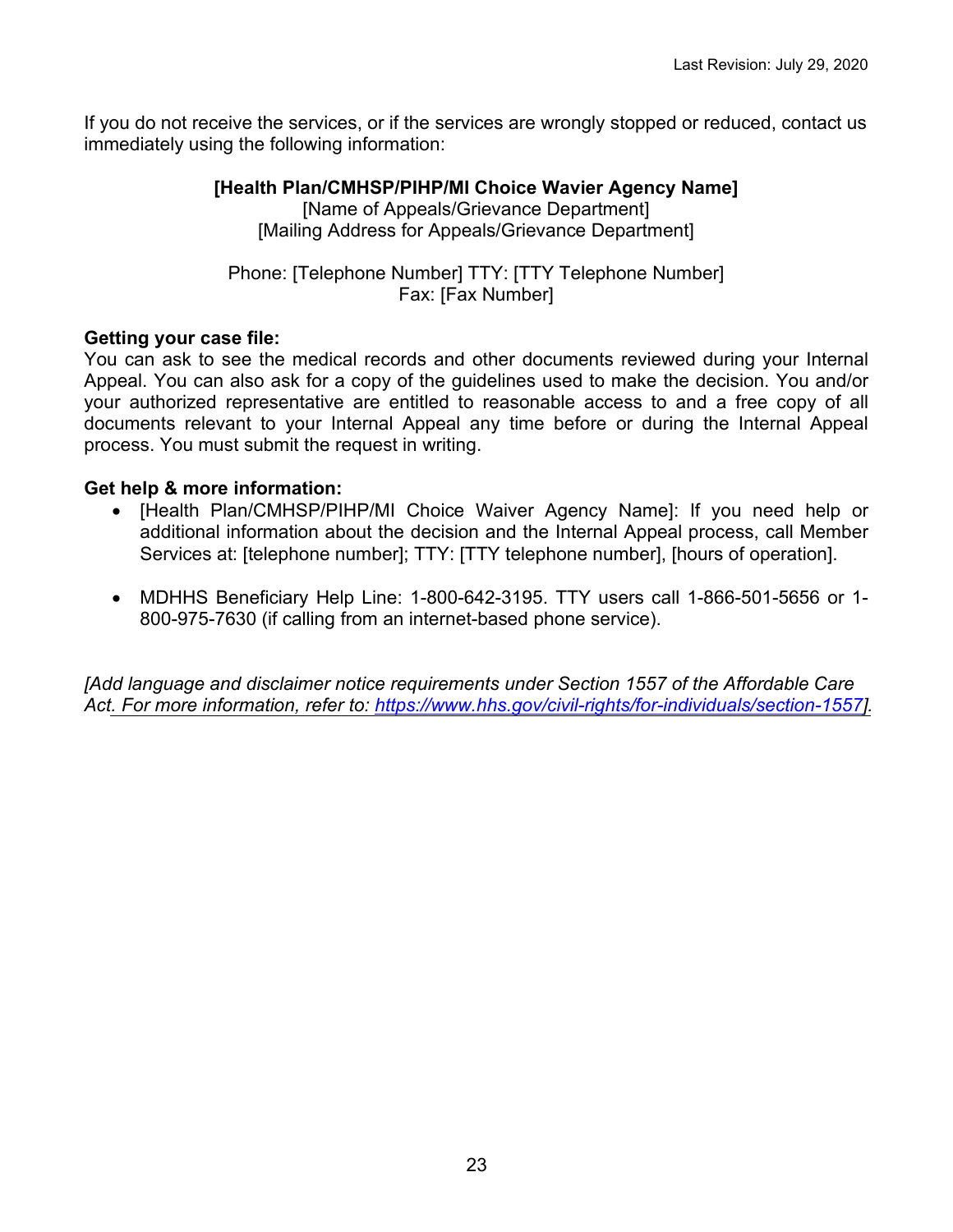# **Exhibit D**

#### **Notice of Appeal Denial [Health Plan/CMHSP/PIHP/MI Choice Waiver Agency Name]**

**Important:** This notice explains your additional Appeal rights. Read this notice carefully. If you need help, you can call one of the numbers listed on the last page under "Get help & more information."

**Mailing Date:** <Mailing Date> **Member ID:** <Member's Plan ID Number>

**Name:** <Member's Name> **Beneficiary ID:** <Member's Medicaid ID Number>

[*If the plan uses the Beneficiary (Medicaid) ID Number as its Plan ID Number, replace the two fields above with one field formatted as follows:* Member/Beneficiary ID: <Member's Medicaid ID Number>.]

**This Notice is in response to the Internal Appeal request that we received on [date appeal was received].**

#### **Your Internal Appeal was denied:**

Your Internal Appeal was thoroughly considered. This is to inform you that we [*denied* or *partially denied*] your Internal Appeal for the service/item listed below:

#### **Why did we deny or partially deny your appeal?**

Your Internal Appeal was denied or partially denied for the service/item listed above because: [*Include citations with descriptions that are understandable to the member of applicable State and Federal rule, law, and regulation that support the action. You may also include Evidence of Coverage/Member Handbook provisions as well as Plan Policies/Procedures or assessment tools used to support the decision.*]

You should share a copy of this decision with your provider so you and your provider can discuss next steps. If your provider requested coverage on your behalf, we have sent a copy of this decision to your provider.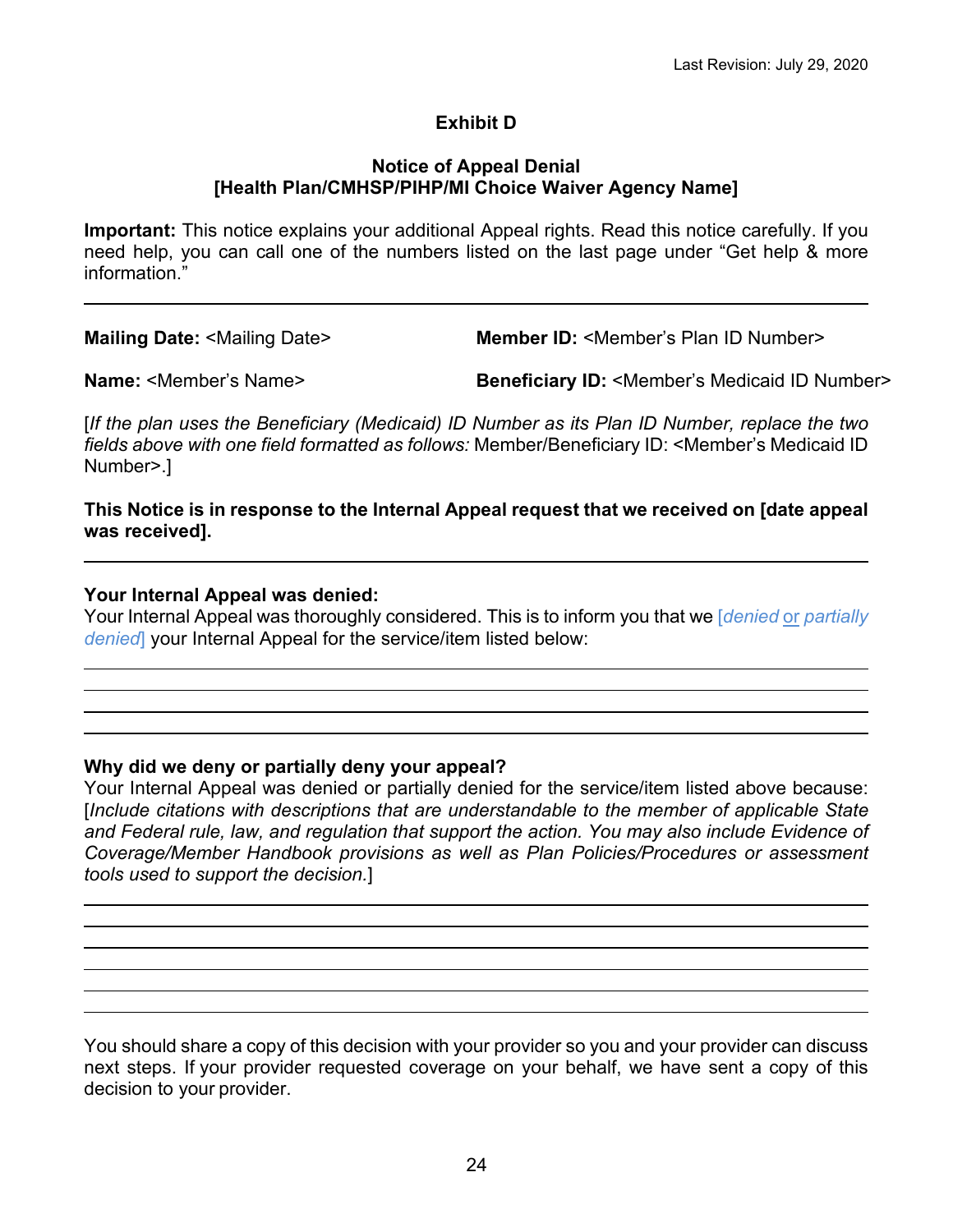## **If you do not agree with the decision, you have the right to further appeal.**

You have the right to an External Appeal. The External Appeal is reviewed by an independent organization that is not connected to us. You can file an External Appeal yourself.

[*Health Plans must insert:* There are two ways to make an External Appeal: 1) State Fair Hearing with the MAHS and/or 2) External Review under the Patient Right to Independent Review Act (PRIRA) with the Department of Insurance and Financial Services (DIFS).] [*PIHP and MI Choice Waiver Agency must insert:* You can do this by asking for a State Fair Hearing with the MAHS.]

Below is information on how to request a State Fair Hearing [*Health Plans must insert:* and an External Review with DIFS].

#### **How to ask for a State Fair Hearing:**

To ask for a State Fair Hearing, you must follow the directions on the enclosed Request for State Fair Hearing form. You must ask for a State Fair Hearing within **120 calendar days** from the mailing date of this notice. If your request is not received by [insert **120 calendar day date**], you will not be granted a hearing. If you need another copy of the form, you can ask for one by calling [Health Plan/CMHSP/PIHP/MI Choice Waiver Agency Name] Member Services at [telephone number] or the MDHHS Beneficiary Help Line: 1-800-642-3195. TTY users call 1-866-501-5656 or 1-800-975-7630 (if calling from an internet-based phone service).

#### **What happens next:**

The MAHS will schedule a State Fair Hearing. You will get a written "Notice of Hearing" telling you the date and time. Most hearings are held by telephone, but you can ask to have a hearing in person. During the hearing, you will be asked to tell an Administrative Law Judge why you disagree with the decision. You can ask a friend, relative, advocate, provider, or lawyer to help you. You will get a written decision within **90 calendar days** from the date your Request for Hearing was received by the MAHS. The written decision will explain if you have additional appeal rights.

If the standard timeframe for review would jeopardize your life or health, you may be able to qualify for an expedited State Fair Hearing. Your request must be in writing and clearly state that you are asking for an expedited State Fair Hearing. Your request can be mailed or faxed to MAHS (see the enclosed Request for Hearing form for the address and fax number). If you qualify for an expedited State Fair Hearing, MAHS must give you an answer within **72 hours**. However, if MAHS needs to gather more information that may help you, it can take up to **14 calendar days**.

If you have any questions about the State Fair Hearings process, including the expedited State Fair Hearing, you can call MAHS at 1-877-833-0870.

[*PIHP and MI Choice are not subject to PRIRA and should therefore delete the following section on filing with DIFS.*]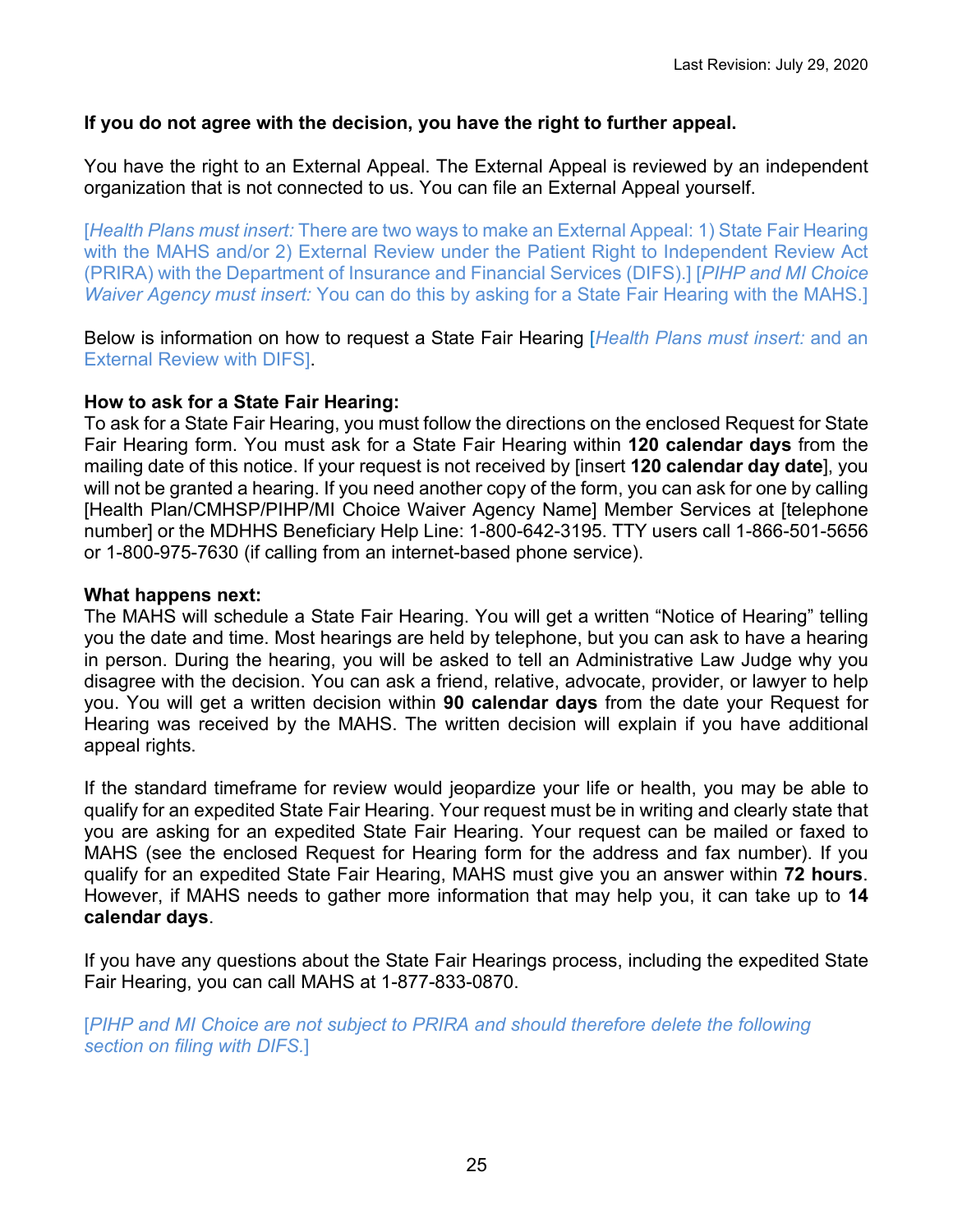## **How to ask for an External Review with DIFS:**

To ask for an External Review under the PRIRA from DIFS, you must complete the Health Care Request for External Review form. The form is included with this notice. You can also get a copy of the form by calling DIFS at 1-877-999-6442. Complete the form and send it with all supporting documentation to the address or fax number listed on the form. You must submit your request within **60 calendar days** of your receipt of the Internal Appeal decision notice. You have the right to request and receive benefits while the hearing is pending and should submit your request to the [Health Plan/CMHSP/PIHP/MI Choice Waiver Agency Name.)

#### **What happens next:**

DIFS will review your request. If your case does not require medical record review, DIFS will issue a decision within **14 calendar days** after your request is accepted. If your case involves issues of medical necessity or clinical review criteria, DIFS will issue a decision within **21 calendar days**.

If the standard timeframe for review would jeopardize your life or health, you may be able to qualify for an expedited External Review. To ask for an expedited External Review, you can call DIFS at 1-877-999-6442. An expedited External Review is completed within **72 hours** after your request has been accepted.

## **Continuation of Services:**

If coverage for a service was previously approved but then the service was changed or stopped before the authorization ended, you can continue your benefits during External Appeals in some cases.

Your benefits for that service will continue if you qualified for continuation of benefits during your Internal Appeal and you ask for a State Fair Hearing from MAHS within **10 calendar days** from the date of the notice or from the intended effective date of the proposed Adverse Action, whichever is later. MAHS must receive your State Fair Hearing by [insert **10 calendar day date** from this notice], and you should state in your request that you are asking for your service(s) to continue.

If your benefits are continued during your External Appeal, you can keep getting the service until one of the following happens: 1) you withdraw the External Appeal; or 2) all entities that got your External Appeal decide "no" to your request.

## **Access to Documents:**

You and/or your authorized representative are entitled to reasonable access to and a free copy of all documents relevant to your Appeal any time before or during the Appeal process. You must submit the request in writing.